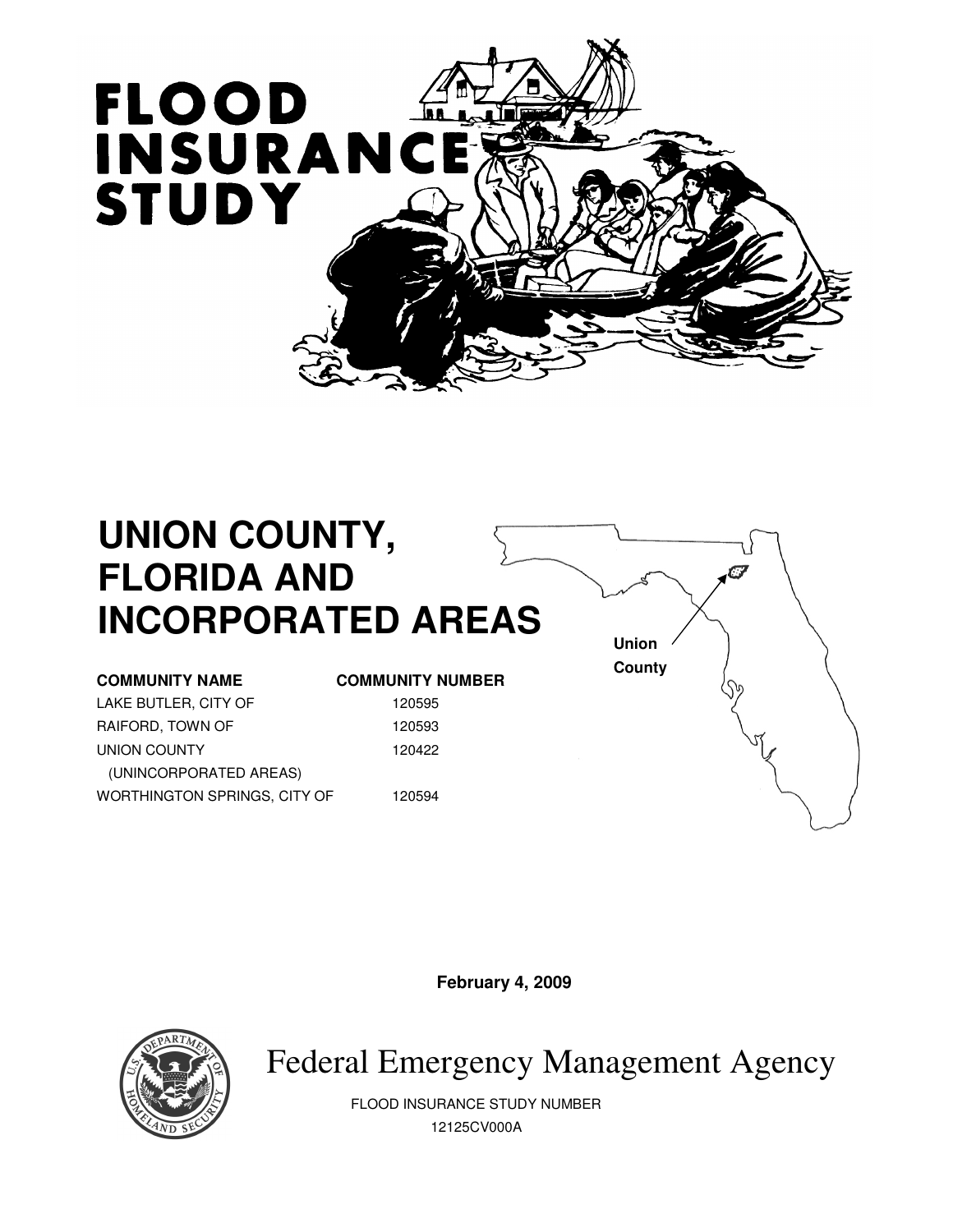#### NOTICE TO FLOOD INSURANCE STUDY USERS

Communities participating in the National Flood Insurance Program have established repositories of flood hazard data for floodplain management and flood insurance purposes. This Flood Insurance Study (FIS) may not contain all data available within the repository. It is advisable to contact the community repository for any additional data.

Part or all of this FIS may be revised and republished at any time. In addition, part of this FIS may be revised by the Letter of Map Revision process, which does not involve republication or redistribution of the FIS. It is, therefore, the responsibility of the user to consult with community officials and to check the community repository to obtain the most current FIS components.

Initial Countywide FIS Effective Date: February 4, 2009

Revised Countywide FIS Dates: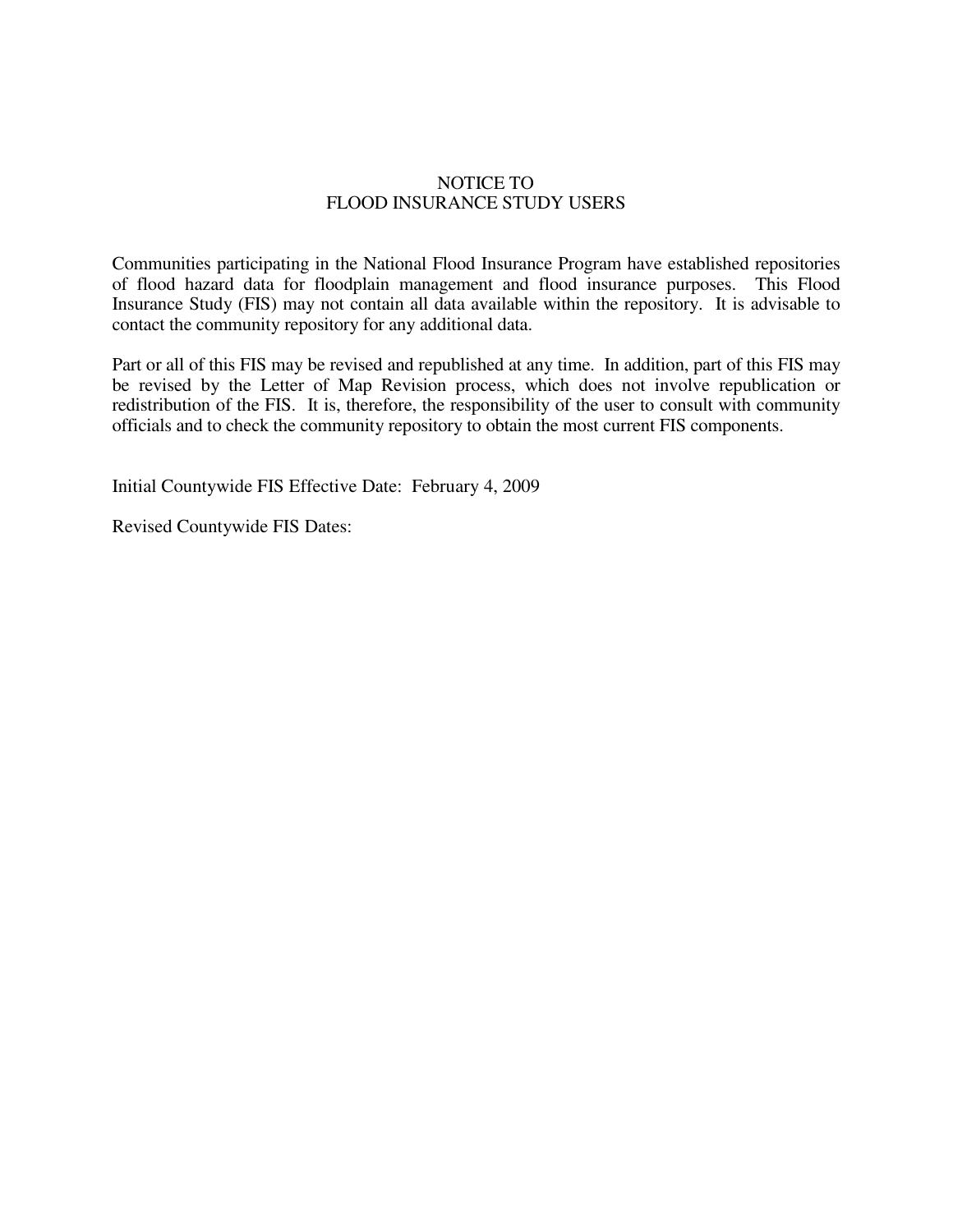# **TABLE OF CONTENTS**

| 1.0 |                          |  |
|-----|--------------------------|--|
|     | 1.1<br>1.2<br>1.3        |  |
| 2.0 |                          |  |
|     | 2.1<br>2.2<br>2.3<br>2.4 |  |
| 3.0 |                          |  |
|     | 3.1<br>3.2<br>3.3        |  |
| 4.0 |                          |  |
|     | 4.1<br>4.2               |  |
| 5.0 |                          |  |
| 6.0 |                          |  |
| 7.0 |                          |  |
| 8.0 |                          |  |
| 9.0 |                          |  |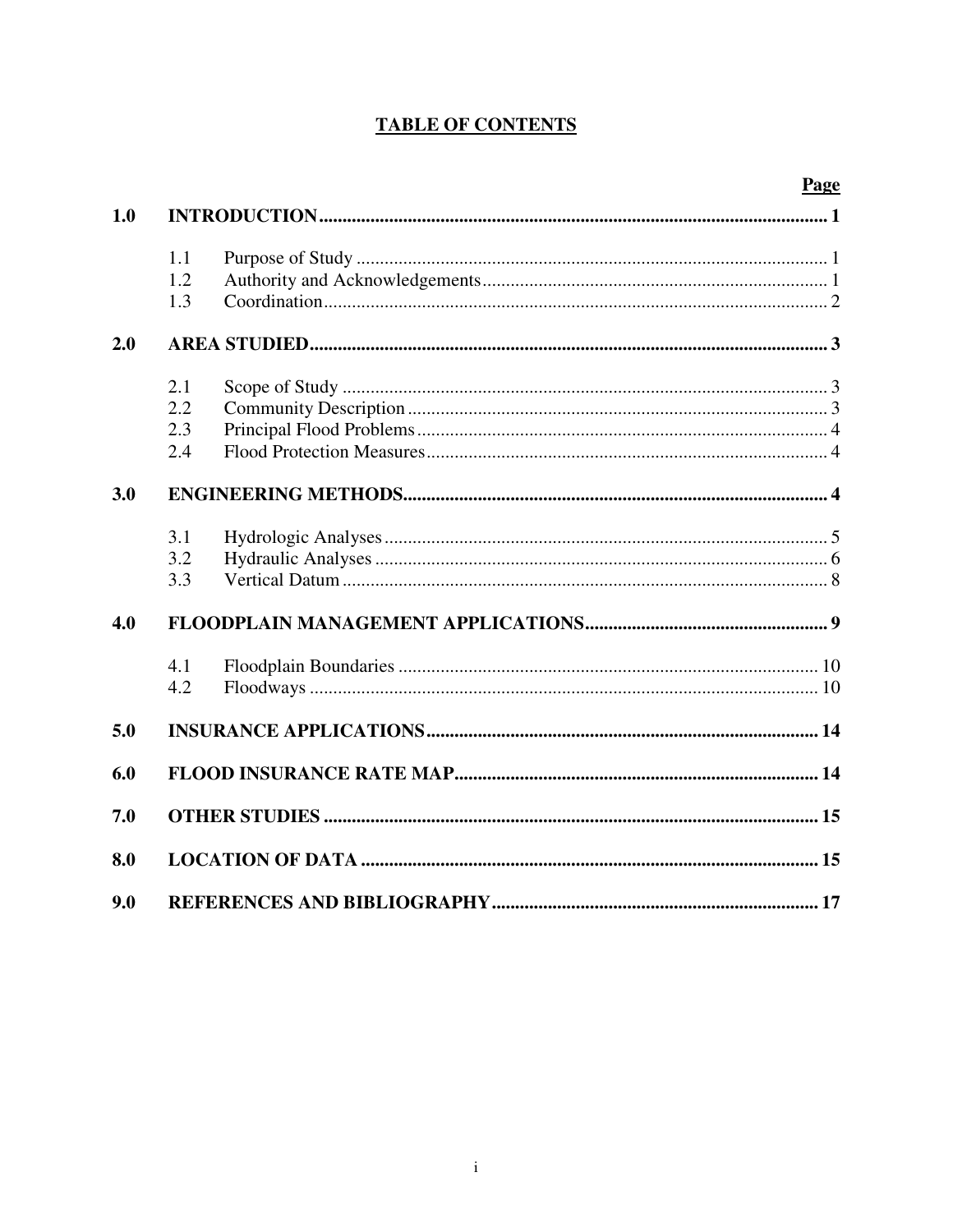# **TABLE OF CONTENTS (continued)**

# **Page**

# **FIGURES**

| Figure |  |  |  |  |
|--------|--|--|--|--|
|--------|--|--|--|--|

# **TABLES**

# **EXHIBITS**

| Exhibit 1 - Flood Profiles       |           |                |
|----------------------------------|-----------|----------------|
| Santa Fe River                   | Panel 01P |                |
| Santa Fe River Unnamed Tributary |           | Panels 02P-06P |

Exhibit 2 - Flood Insurance Rate Map Index Flood Insurance Rate Map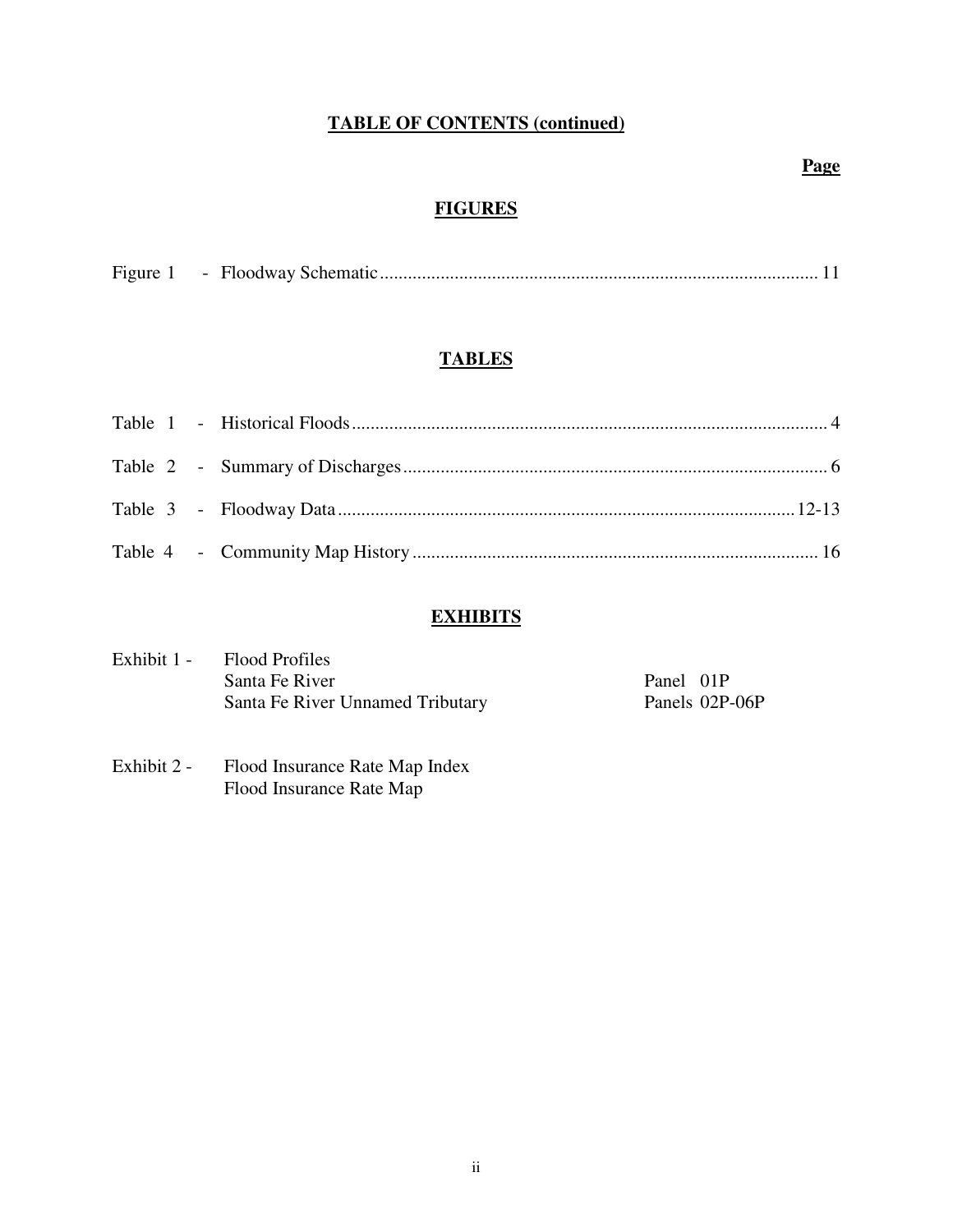# **FLOOD INSURANCE STUDY UNION COUNTY, FLORIDA AND INCORPORATED AREAS**

# **1.0 INTRODUCTION**

#### 1.1 Purpose of Study

This countywide Flood Insurance Study (FIS) investigates the existence and severity of flood hazards in, or revises and updates previous FISs/Flood Insurance Rate Maps (FIRMs) for the geographic area of Union County, Florida, including the Town of Raiford, the Cities of Lake Butler and Worthington Springs, and the unincorporated areas of Union County (hereinafter referred to collectively as Union County).

 This FIS aids in the administration of the National Flood Insurance Act of 1968 and the Flood Disaster Protection Act of 1973. This FIS has developed flood risk data for various areas of the county that will be used to establish actuarial flood insurance rates. This information will also be used by Union County to update existing floodplain regulations as part of the Regular Phase of the National Flood Insurance Program (NFIP), and will also be used by local and regional planners to further promote sound land use and floodplain development. Minimum floodplain management requirements for participation in the NFIP are set forth in the Code of Federal Regulations at 44 CFR, 60.3.

 In some States or communities, floodplain management criteria or regulations may exist that are more restrictive or comprehensive than the minimum Federal requirements. In such cases, the more restrictive criteria take precedence and the State (or other jurisdictional agency) will be able to explain them.

#### 1.2 Authority and Acknowledgements

The sources of authority for this FIS are the National Flood Insurance Act of 1968 and the Flood Disaster Protection Act of 1973. This FIS was prepared to include the unincorporated areas of Union County and the incorporated communities within Union County into a countywide format. Information on the authority and acknowledgments for this countywide FIS, as compiled from their previously printed FIS reports, is shown below. No previously printed FIS reports are available for the City of Lake Butler and the Town of Raiford.

Union County

(Unincorporated Areas): The hydrologic and hydraulic analyses for the FIS report dated August 4, 1988, were performed by the U.S. Army Corps of Engineers (USACE), Jacksonville District (the Study Contractor) for the Federal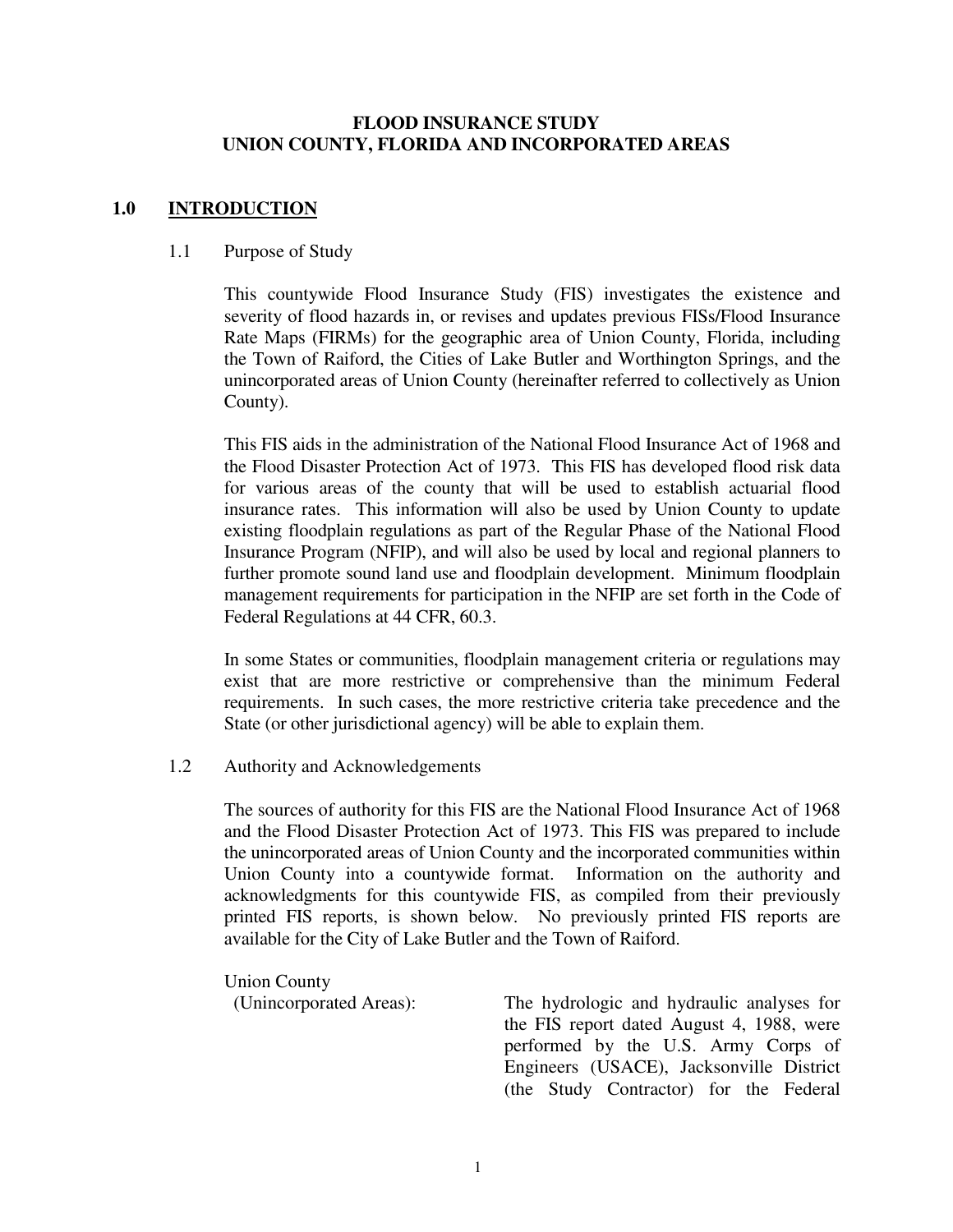|                               | Emergency Management Agency (FEMA),       |
|-------------------------------|-------------------------------------------|
|                               | under Inter-Agency Agreement No. EMW-     |
|                               | 85-E-1822, Project Order No.              |
|                               | Amendment No. 15a. This study was         |
|                               | completed in December 1986.               |
| Worthington Springs, City of: | The hydrologic and hydraulic analyses for |
|                               | the FIS report dated August 4, 1988, were |
|                               | performed by the USACE, Jacksonville      |
|                               | District, for FEMA. This study was        |
|                               | completed in December 1986.               |

For this countywide FIS, revised hydrologic and hydraulic analyses were prepared for FEMA by URS Corporation under contract with the Suwannee River Water Management District (SRWMD), a FEMA Cooperating Technical Partner (CTP).

 The digital base map files were derived from U.S. Geological Survey (USGS) Digital Orthophoto Quadrangles, produced at a scale of 1:12,000 from photography dated 2004.

The coordinate system used for the production of the digital FIRM is State Plane in the Florida North projection zone, referenced to the North American Datum of 1983.

#### 1.3 Coordination

Consultation Coordination Officer's (CCO) meetings may be held for each jurisdiction in this countywide FIS. An initial CCO meeting is held typically with representatives of FEMA, the community, and the study contractor to explain the nature and purpose of a FIS, and to identify the streams to be studied by detailed methods. A final CCO meeting is held typically with representatives of FEMA, the community, and the study contractor to review the results of the study.

For the unincorporated areas of Union County and the City of Worthington Springs, an initial CCO meeting was held in Jacksonville, Florida, on January 29, 1985. Representatives of FEMA, the USACE, and the SRWMD were in attendance. A meeting with the SRWMD to discuss the preliminary findings of this study was held in Jacksonville, Florida, on June 11, 1986. On September 16, 1987, the results of the FIS were reviewed and accepted at a final coordination meeting attended by representatives of the Study Contractor, FEMA, and the communities.

For this countywide FIS, an initial CCO meeting was held on November 29, 2006. A final CCO meeting was held on November 7, 2007. These meetings were attended by representatives of the study contractors, SRWMD, FEMA and the communities.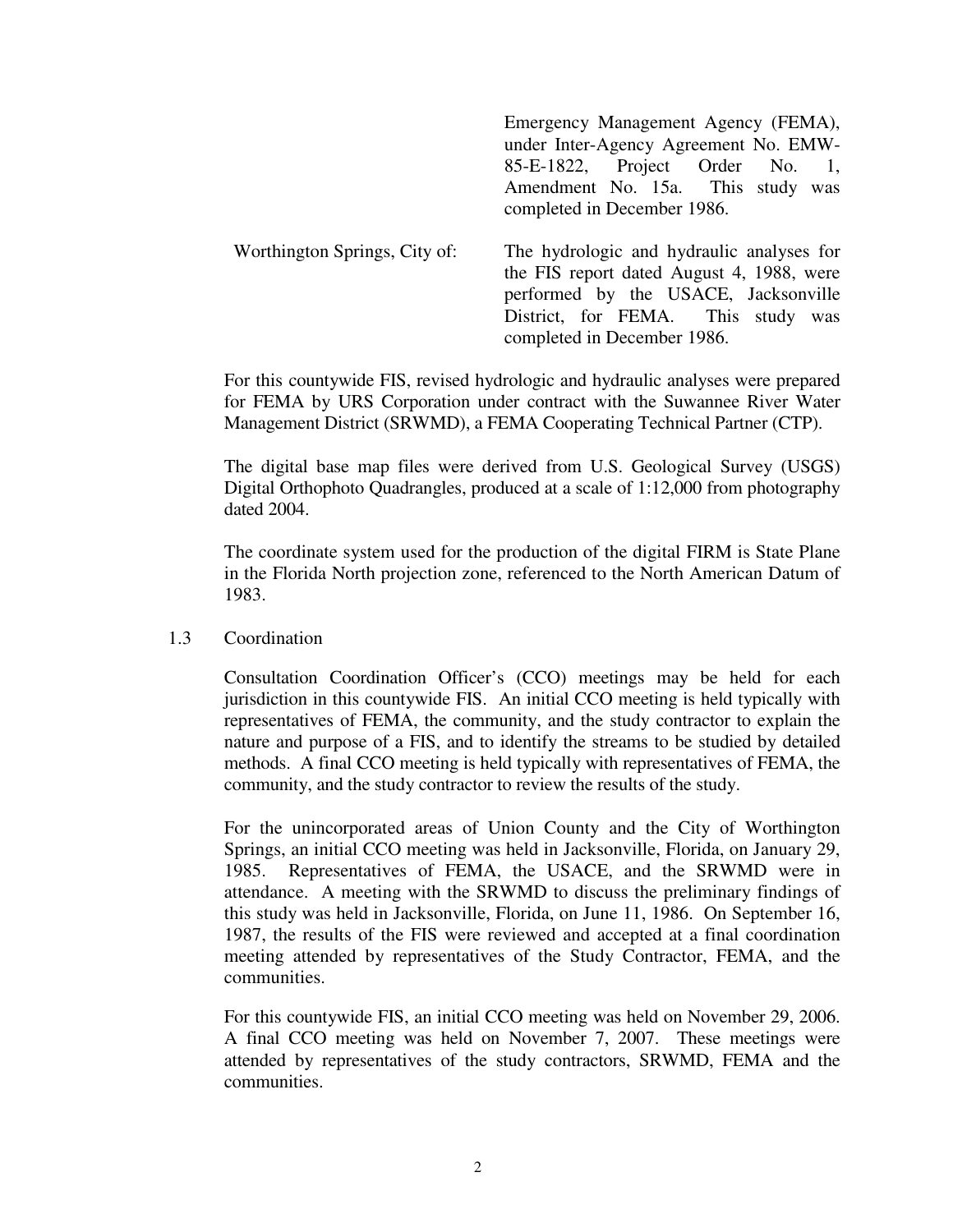# **2.0 AREA STUDIED**

#### 2.1 Scope of Study

This FIS covers the geographic area of Union County, Florida.

Flooding caused by overflow of the Santa Fe River was studied in detail. Additionally, one unnamed tributary to the Santa Fe River with reported flooding problems was studied in detail as part of this countywide FIS. Limits of detailed study are indicated on the Flood Profiles (Exhibit 1) and on the FIRM (Exhibit 2).

Approximate analyses were used to study those areas having a low development potential or minimal flood hazards. The areas studied were selected with priority given to all known flood hazard areas and areas of projected development or proposed construction. The scope and methods of study were proposed to and agreed upon by FEMA, SRWMD and Union County.

#### 2.2 Community Description

Union County is situated in northeastern Florida. It is approximately 35 miles southwest of Jacksonville, Florida, and approximately 25 miles north of the City of Gainesville, Florida. The county is bordered by the unincorporated areas of Baker County, Florida on the north; Bradford County, Florida on the east; Alachua County, Florida on the south; and Columbia County, Florida on the west. Union County is served by State Roads 121, 100, 238, and 121. The Norfolk Southern Railway and the CSX railway traverse the county. Union County includes the Town of Lake Butler, City of Worthington Springs, and the Town of Raiford. The 2006 population estimate for Union County is 14,842, an increase of 45 percent over the 1990 population of 10,252 (U.S. Census Bureau, 2007).

Union County is the smallest county in Florida. Over 80 percent of the 240 square miles of land is devoted to commercial forests, although agriculture is active in truck farming and raising hogs and cattle.

The county is in the Gulf Coastal Lowlands physiographic area with topography ranging from 50 feet to about 140 feet above the National Geodetic Vertical Datum of 1929 (NGVD). The major fresh-water swamp association of soils adjacent to the Santa Fe River consists of nearly level, very poorly drained soils subject to prolonged flooding (Florida Bureau of Comprehensive Planning, July 1975).

The climate of Union County is semi-tropical. Characterized by long, hot summers and mild winters. The average annual rainfall is 49.40 inches, while the average temperatures vary from 55.9 degrees Fahrenheit (ºF) in January to 81.4 ºF in August.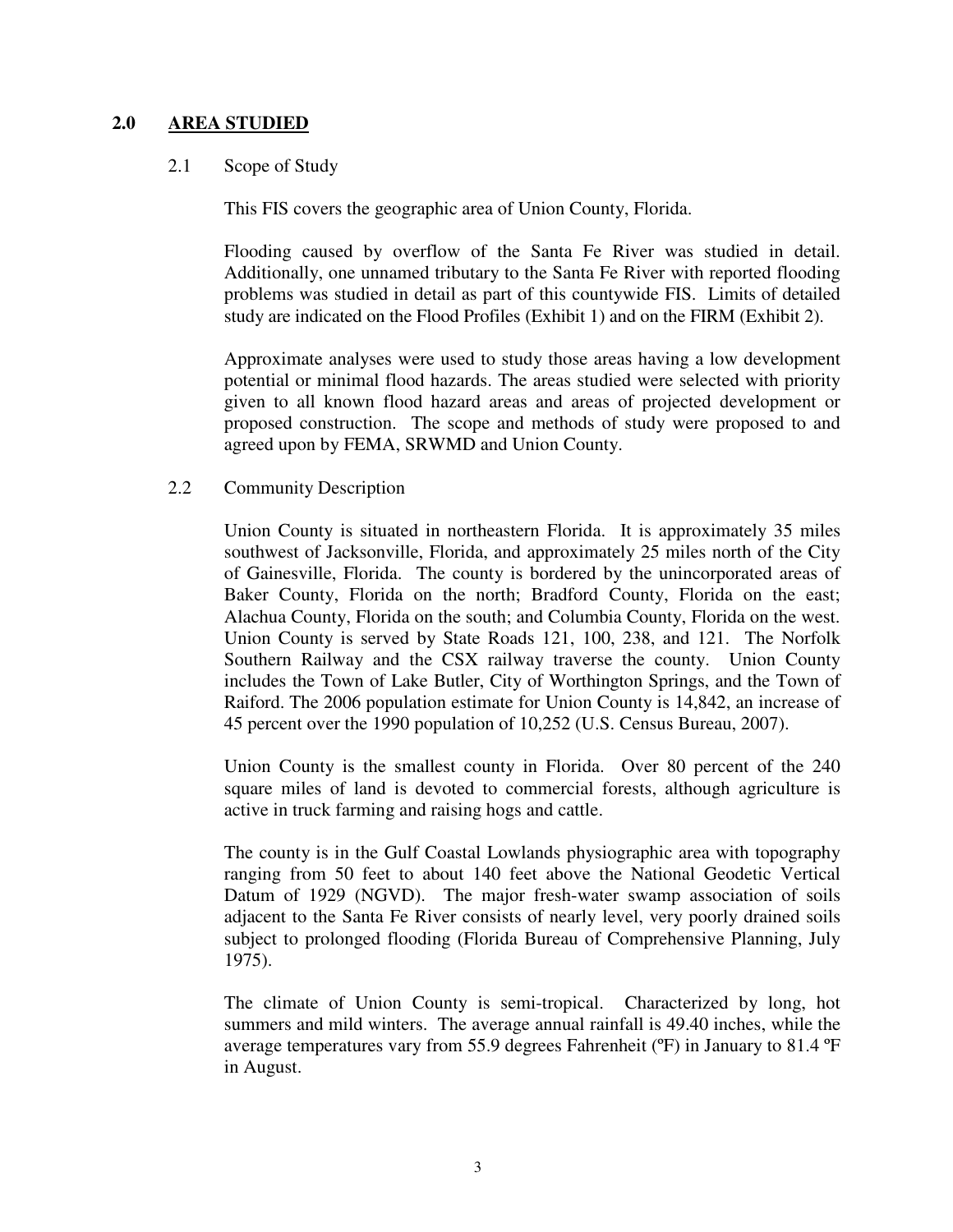#### 2.3 Principal Flood Problems

The most severe floods in the Santa Fe basin are associated with storms or sequences of storms that produce widespread distribution of rainfall for several days duration. Flooding occurs in all seasons, but maximum annual stages occur most frequently from February through April as a result of a series of frontal-type rainfall events over the basin. The area is also subject to summer and fall tropical disturbances, occasionally of hurricane intensity. Thunderstorms caused by summer air mass activity produce intense rainfall, but the duration is usually short and aerial distribution is relatively small.

The September 1964 flood was the largest flood on the Santa Fe River. The discharge for the 1964 flood at the gage near the Town of Ft. White was 17,000 cubic feet per second (cfs); at the Town of Worthington Springs the discharge was 20,000 cfs.

Table 1 lists historical floods at two gage locations on the Santa Fe River. The Ft. White gage is downstream from Union County.

| <b>LOCATION</b>                |        |        | PEAK DISCHARGE (cfs) |        |        |        |
|--------------------------------|--------|--------|----------------------|--------|--------|--------|
| Santa Fe River                 | 1964   | 1948   | 1934                 | 1945   | 1947   | 1964   |
| Near Fort White                | 17,000 | 12.300 | 11.400               | 9.300  | 8.110  | -      |
| At City of Worthington Springs | 20,000 | 14.900 | 15.700               | 15.700 | 14.900 | 20,000 |

# **TABLE 1 – HISTORICAL FLOODS**

#### 2.4 Flood Protection Measures

Flood protection measures are not known to exist within the study area.

# **3.0 ENGINEERING METHODS**

For the flooding sources studies in detail in the community, standard hydrologic and hydraulic study methods were used to determine the flood hazard data required for this FIS. Flood events of a magnitude that are expected to be equaled or exceeded once on the average during any 10-, 50-, 100-, or 500-year period (recurrence interval) have been selected as having special significance for floodplain management and for flood insurance rates. The events, commonly termed the 10-, 50-, 100-, and 500-year floods, have a 10-, 2-, 1-, and 0.2-percent chance, respectively, of being equaled or exceeded during any year. Although the recurrence interval represents the long-term average period between floods of a specific magnitude, rare floods could occur at short intervals or even within the same year. The risk of experiencing a rare flood increases when periods greater than 1 year are considered. For example, the risk of having a flood that equals or exceeds the 100-year flood (1-percent chance of annual exceedence) in any 50 year period is approximately 40 percent (4 in 10), and, for any 90-year period, the risk increases to approximately 60 percent (6 in 10). The analyses reported herein reflect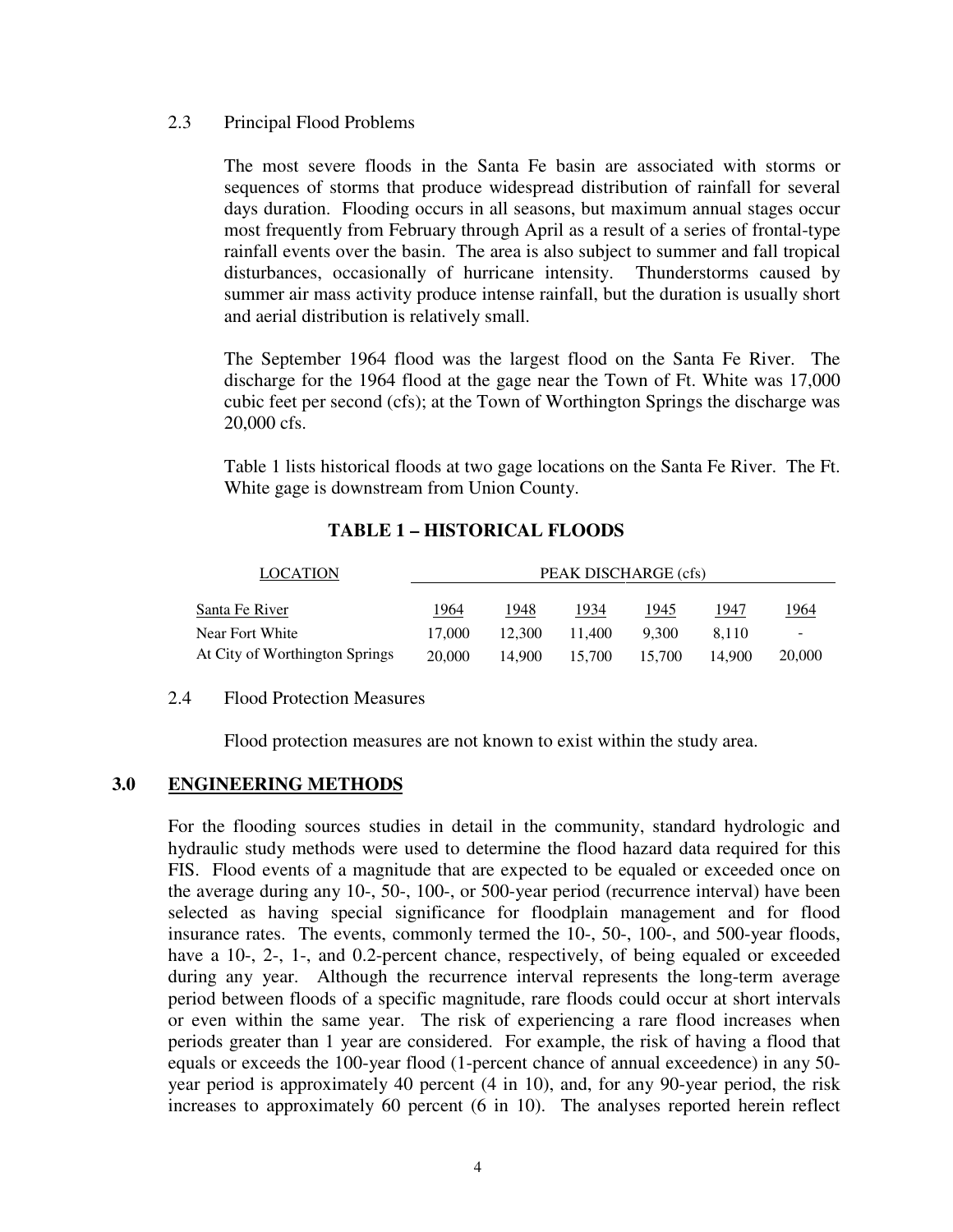flooding potentials based on conditions existing in the community at the time of completion of this FIS. Maps and flood elevations will be amended periodically to reflect future changes.

3.1 Hydrologic Analyses

Hydrologic analyses were carried out to establish the peak discharge-frequency relationships for each riverine flooding source studied in detail affecting the county.

# **Precountywide Analyses**

The USGS has been monitoring flows in the Suwannee River basin since the flood of 1928. Each year, the USGS publishes the water resources data collected and periodically reports on the magnitude and frequency of floods. The hydrologic data analyses for this study utilized these publications and the results were coordinated with the USGS.

Analyses of discharge records of all gaged locations on the Santa Fe River were used to establish peak discharge frequency relationships throughout the river reaches. Flood recurrence frequencies were determined by log-Pearson Type III statistical analysis in accordance with procedures recommended by the USGS (U.S. Department of the Interior; September 1981, revised March 1982). On the Santa Fe River, a rainfall runoff model was developed using the standard Soil Conservation Service procedure and the HEC-1 runoff model (USDA, May 1965 and USACE, January 1973). The model was calibrated to the Hurricane Dora flood of 1964 and verified by statistical analysis of discharge records from four long-term gages on the Santa Fe River.

# **Revised Analyses**

For this revised FIS one area was analyzed in detail.

The Unnamed Tributary Reach Study area is located in southern Union County, Florida. The Unnamed Tributary Reach Study area begins at its confluence with the Santa Fe River just upstream of SR-121 and terminates about 2 miles upstream.

The Unnamed Tributary Reach Study area drains an area of approximately 2.46 square miles near Worthington Springs between SR-121 and SR-18A. The reach has a significant slope of approximately 35 feet per mile and the percent of lake area is minimal (.37 percent). Land use in this area is predominately forested with some areas of low density residential.

Streamflows were estimated at the downstream end of the study reach using USGS Regional Regression Equations for a series of flood frequencies. The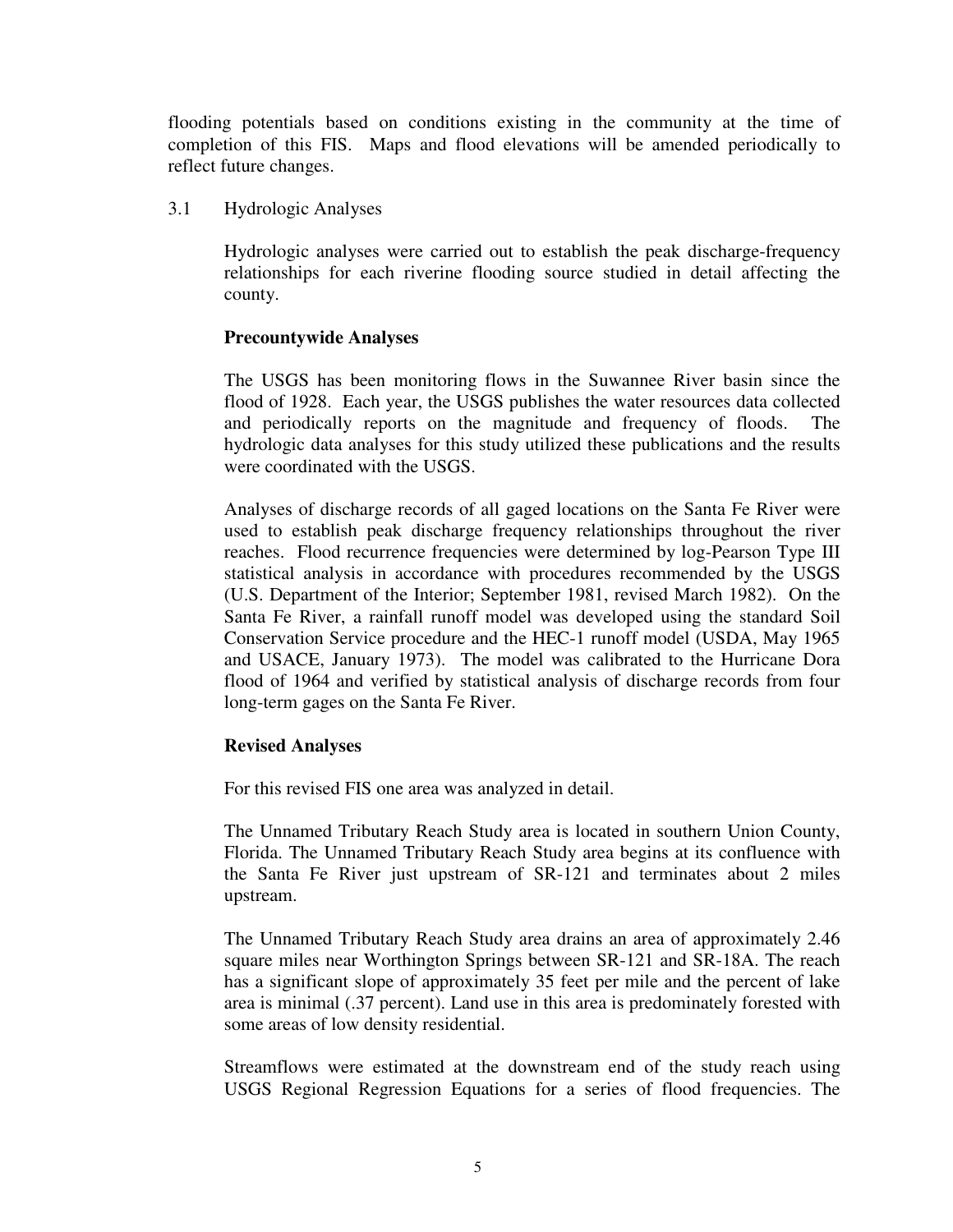methodologies and equations used in that analysis are presented in detail in United States Geologic Survey (USGS), Water Resources Investigations 82-4012, Technique for Estimating Magnitude and Frequency of Floods on Natural-Flow Streams in Florida, 1982. The National Flood Frequency Program (NFF), Version 3, was used to compute streamflow estimates for this analysis.

Drainage basin maps for the study area were prepared using GIS. Input data required for the regression equation estimates, including Drainage Area, Channel Slope and Lake Area, were all determined using GIS based data.

A flood frequency analysis was conducted to estimate streamflows at six USGS gages within and adjacent to Union County on streams with characteristics similar to those of the study reaches. The methodologies used in this analysis are documented in Bulletin #17B, Guidelines For Determining Flood Flow Frequency, March 1982. The USGS computer program PEAKFQ - Annual Flood Frequency Analysis Using Bulletin 17B Guidelines, Version 4.1, February 25, 2002 was used to estimate streamflows and associated flood frequencies.

A summary of the drainage area-peak discharge relationships for all the streams studied by detailed methods are shown in Table 2 – Summary of Discharges.

| <b>FLOODING SOURCE</b>     | <b>DRAINAGE</b><br>AREA |            | PEAK DISCHARGES (cfs) |           |             |
|----------------------------|-------------------------|------------|-----------------------|-----------|-------------|
| <b>AND LOCATION</b>        | (sq. miles)             | 10-PERCENT | 2-PERCENT             | 1-PERCENT | 0.2-PERCENT |
| <b>SANTA FE RIVER</b>      |                         |            |                       |           |             |
| Near the Town of Ft. White | 1,017                   | 9,192      | 13,791                | 16,717    | 22,200      |
| At the City of             |                         |            |                       |           |             |
| <b>Worthington Springs</b> | 630                     | 12,824     | 20,748                | 25,162    | 36,500      |
| UNNAMED TRIBUTARY          |                         |            |                       |           |             |
| <b>TO SANTA FE RIVER</b>   |                         |            |                       |           |             |
| Near the City of           |                         |            |                       |           |             |
| <b>Worthington Springs</b> | 2.46                    | 886        | 1.455                 | 1.705     | 2,221       |

# **TABLE 2 - SUMMARY OF DISCHARGES**

# 3.2 Hydraulic Analyses

Analyses of the hydraulic characteristics of flooding from the sources studied were carried out to provide estimates of the elevations of floods of the selected recurrence intervals. Users should be aware that flood elevations shown on the FIRM represent rounded whole-foot elevations and may not exactly reflect the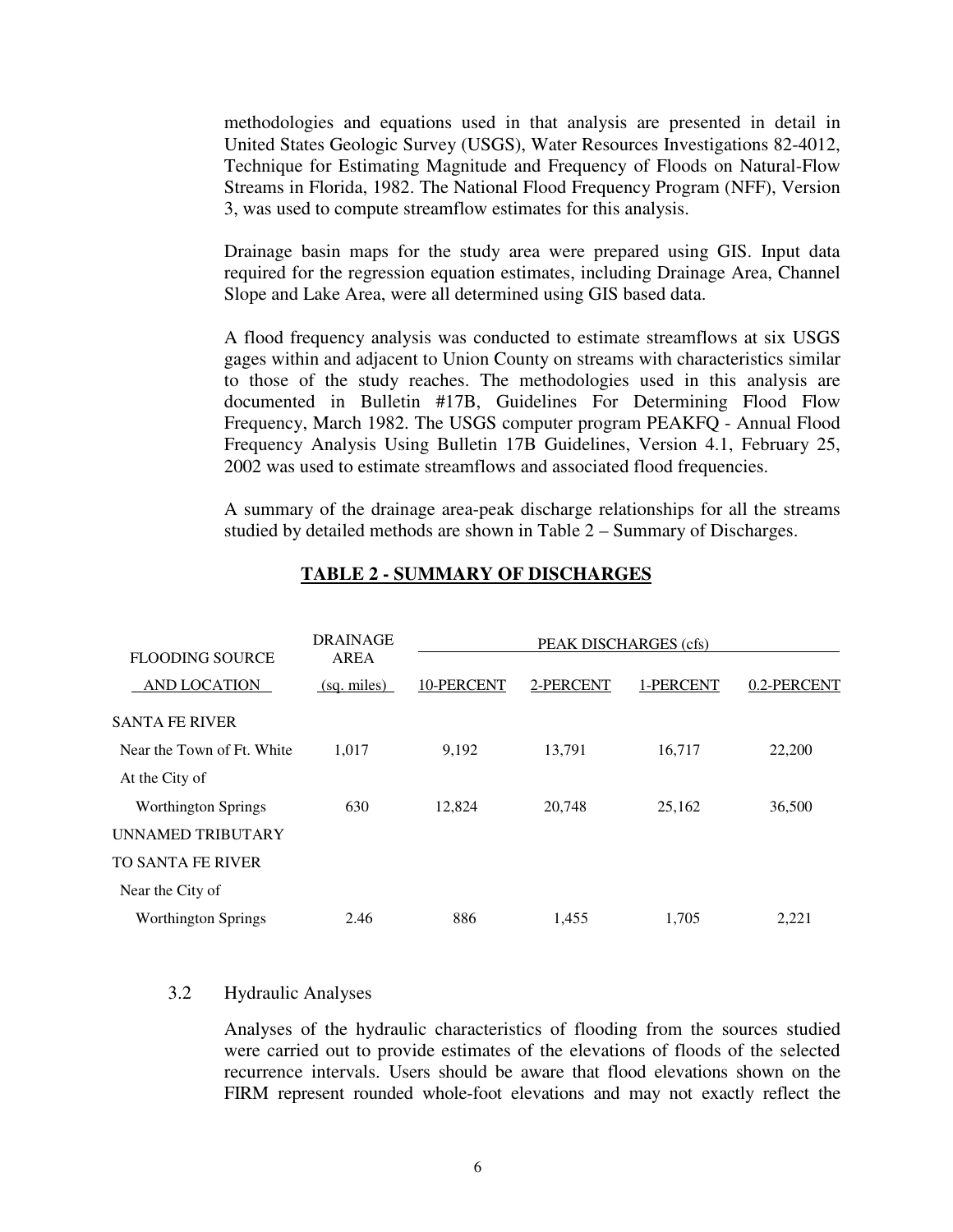elevations shown on the Flood Profiles or in the Floodway Data tables in the FIS report. For construction and/or floodplain management purposes, users are encouraged to use the flood elevation data presented in this FIS in conjunction with the data shown on the FIRM.

# **Precountywide Analyses**

Cross-section data were obtained from photography by aerial survey methods flown for the floodplain areas and by field measurements for the main channel and immediate overbanks (USACE, October 1985). All bridges were field surveyed to obtain elevation data and structural geometry.

Locations of selected cross sections used in the hydraulic analyses are shown on the Flood Profiles. For stream segments for which a floodway was computed (Section 4.2), selected cross-section locations are also shown on the Flood Insurance Rate Map.

Water-surface elevations of floods of the selected recurrence intervals were computed using the HEC-2 step-backwater computer program (USACE, November 1976). Roughness coefficients (Manning's "n") used in the hydraulic computation were determined by analyzing known flood events in the Union County and Worthington Springs reaches of the Santa Fe River. The Manning's "n" values used for the Santa Fe River calculations were 0.059 for the main channel and 0.310 for the overbank areas. The starting water-surface elevations were obtained from the Flood Insurance Study for Alachua County, Florida (FEMA, September 1984).

Flood profiles were drawn showing the computed water-surface elevations for floods of the selected recurrence intervals. In cases where the 2- and 1-percent annual chance flood elevations are close together, due to limitations of the profile scale, only the 1-percent annual chance profile has been shown.

The hydraulic analyses for this study are based on the effects of unobstructed flow. The flood elevations shown on the profiles are thus considered valid only if hydraulic structures remain unobstructed, operate properly, and do not fail.

#### **Revised Analyses**

The Santa Fe River HEC-2 step-backwater model was converted to HEC-RAS by the SRWMD.

All of the National Geodetic Vertical Datum of 1929 (NGVD 29) elevation data in the input HEC-RAS files from the SRWMD were converted to North American Vertical Datum of 1988 (NAVD 88). Therefore, the input and output of the revised HEC-RAS files now reflect elevations in NAVD 88.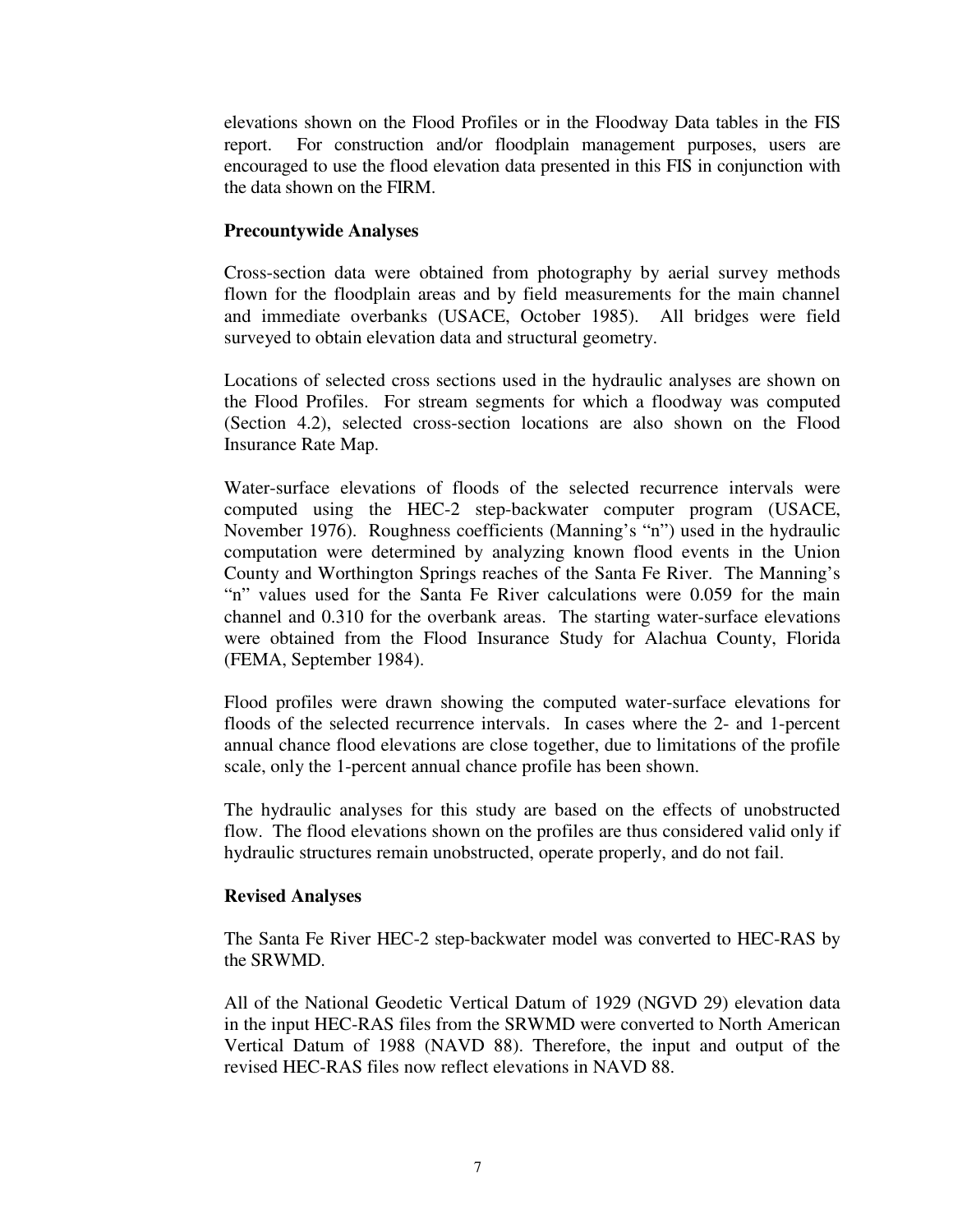For this revised FIS, the Unnamed Tributary Reach Study area was studied in detail to estimate flood elevations for the selected recurrence intervals.

The reach has a significant slope of approximately 35 feet per mile and the percent of lake area is minimal (.37 percent). The tributary channel consists of a silty-sandy weathered soil matrix with generally heavy vegetated banks. The overbank areas are heavily vegetated with trees and underbrush, causing a high degree of roughness throughout the reach outside of the channel. The study area includes one road crossing with parallel box culverts providing stormwater conveyance beneath the road crossing.

A HEC-RAS model was developed to simulate flood elevations. The model included details of natural channel geometry and considered all structures which potentially impact flood levels such as bridges and culverts. Channel crosssections were obtained primarily from field surveys with supplemented crosssections being developed from USGS Union County topographic data. Bridge and culvert structures were surveyed to obtain elevation data and structural geometry. All field survey was established with horizontal control in Florida North Zone (903) State Plane coordinates, and vertical control in NAVD 1988 datum. Bridge and culvert structure surveys included the top of road profile and upstream regular cross section.

Channel and floodplain roughness coefficients (Manning's "n") were estimated based upon the methodology documented in USGS Water Supply Paper 2339. A combination of field observation, surveyor photographs, and aerial photography (USGS DOQQ) was used to establish the parameters used in the methodology. All of the areas studied as part of this revision have channels composed of sandy material and generally have bare bottoms. The channels have a relatively high roughness factor due to overhanging vegetation that persists year round. Similarly, the overbank areas are quite rough due to surface irregularities and heavy vegetation. Roughness values for the main channels were 0.045 and overbank values were 0.120 for the Santa Fe River Unnamed Tributary.

The starting water-surface elevations for the HEC-RAS models were determined using either normal depth or known water surface elevations for areas that were a continuation of the previous FIS. Floodways were determined for the streams in this study using method 4 in HEC-RAS initially, then method 1 to refine the floodway and fix the encroachment stations. All surcharge values are between 0.0 and 1.0, and the floodway contains the channel and is within the 1-percent annual chance floodplain at all cross sections.

#### 3.3 Vertical Datum

All FISs and FIRMs are referenced to a specific vertical datum. The vertical datum provides a starting point against which flood, ground, and structure elevations can be referenced and compared. Until recently, the standard vertical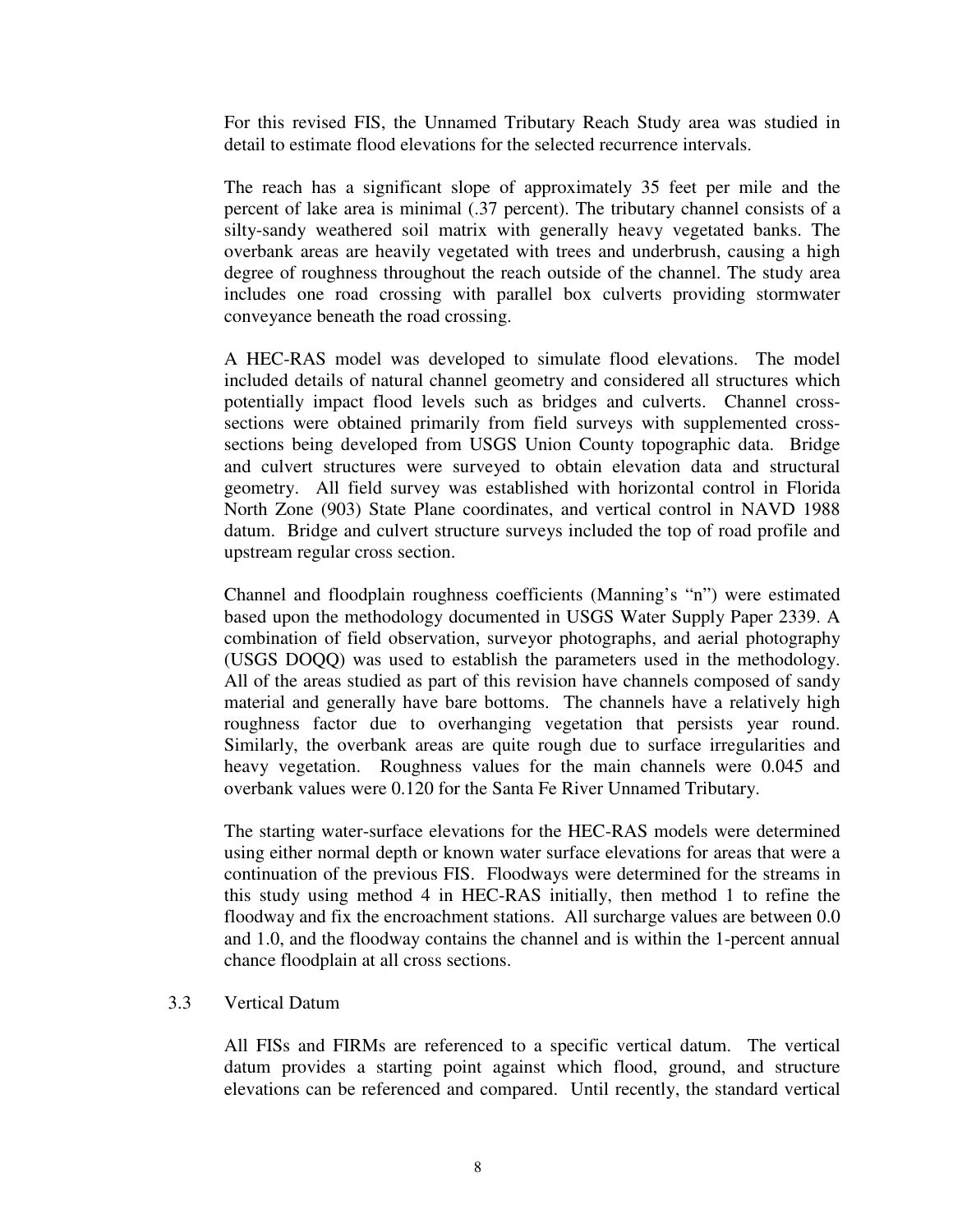datum in use for newly created or revised FISs and FIRMs was the National Geodetic Vertical Datum of 1929 (NGVD 29). With the finalization of the North American Vertical Datum of 1988 (NAVD 88), many FIS reports and FIRMs are being prepared using NAVD 88 as the referenced vertical datum.

All flood elevations shown in this FIS report and on the FIRM are referenced to NAVD 88. Structure and ground elevations in the community must, therefore, be referenced to NAVD 88. It is important to note that adjacent communities may be referenced to NGVD 29. This may result in differences in base flood elevations across the corporate limits between the communities.

Prior versions of the FIS report and FIRM were referenced to NGVD 29. When a datum conversion is effected for an FIS report and FIRM, the Flood Profiles and Base Flood Elevations (BFEs) reflect the new datum values. To compare structure and ground elevations to 1% annual chance flood elevations shown in the FIS and on the FIRM, the subject structure and ground elevations must be referenced to the new datum values.

As noted above, the elevations shown in the FIS report and on the FIRM for Union County, Florida and Incorporated Areas, are referenced to NAVD 88. Ground, structure, and flood elevations may be compared and/or referenced to NGVD 29 by applying a standard conversion factor. The conversion factor from NGVD 29 to NAVD 88 is -0.88-foot. The BFEs shown on the FIRM represent whole-foot rounded values. For example, a BFE of 102.4 will appear as 102 on the FIRM and 102.6 will appear as 103. Therefore, users that wish to convert the elevations in this FIS to NGVD 29 should apply the stated conversion factor(s) to elevations shown on the Flood Profiles and supporting data tables in the FIS report, which are shown at a minimum to the nearest 0.1 foot.

For more information on NAVD 88, see Converting the National Flood Insurance Program to the North American Vertical Datum of 1988, FEMA Publication FIA-20/June 1992, or contact the Spatial Reference System Division, National Geodetic Survey, NOAA, Silver Spring Metro Center, 1315 East-West Highway, Silver Spring, Maryland 20910 (Internet address http://www.ngs.noaa.gov).

# **4.0 FLOODPLAIN MANAGEMENT APPLICATIONS**

The NFIP encourages State and local governments to adopt sound floodplain management programs. Therefore, each FIS provides 1-percent-annual-chance flood elevations and delineations of the 1- and 0.2-percent-annual-chance floodplain boundaries and 1-percent-annual-chance floodway to assist communities in developing floodplain management measures. This information is presented on the FIRM and in many components of the FIS, including Flood Profiles, Floodway Data tables, and Summary of Stillwater Elevation tables. Users should reference the data presented in the FIS as well as additional information that may be available at the local community map repository before making flood elevation and/or floodplain boundary determinations.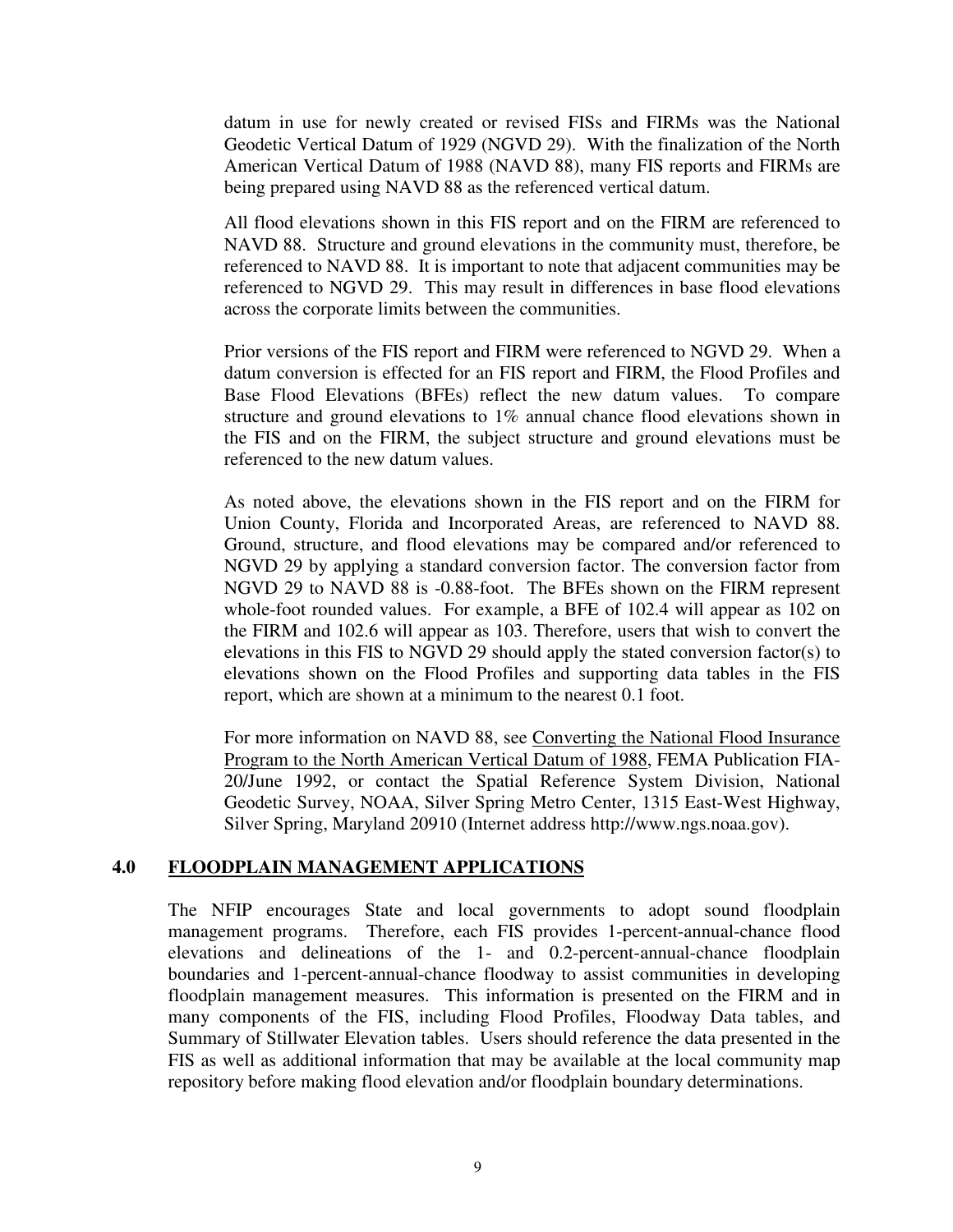#### 4.1 Floodplain Boundaries

To provide a national standard without regional discrimination, the 1-percent annual chance flood has been adopted by FEMA as the base flood for floodplain management purposes. The 0.2-percent annual chance flood is employed to indicate additional areas of flood risk in the community. For each stream studied in detail, the 1- and 0.2-percent annual chance floodplain boundaries have been delineated using the flood elevations determined at each cross section. Between cross sections, the boundaries were interpolated using topographic maps at a scale of 1:24,000 with a contour interval of 5 feet (USGS – Ellaville, Florida, 1963; Lulu, Florida, 1966; Lake Butler, Florida, 1966; Railford, Florida, 1970; Mikesville, Florida, 1962; Worthington Springs, Florida, 1966; and Brooker, Florida, 1966).

The 1- and 0.2-percent annual chance floodplain boundaries are shown on the FIRM (Exhibit 2). On this map, the 1-percent annual chance floodplain boundary corresponds to the boundary of the areas of special flood hazards (Zones A and AE), and the 0.2-percent annual chance floodplain boundary corresponds to the boundary of areas of moderate flood hazards. In cases where the 1- and 0.2-percent annual chance floodplain boundaries are close together, only the 1-percent annual chance floodplain boundary has been shown. Small areas within the floodplain boundaries may lie above the flood elevations but cannot be shown due to limitations of the map scale and/or lack of detailed topographic data.

Areas studied by approximate methods were updated using a data layer known as 'wetcomp' provided by the Suwannee River Water Management District. 'Wetcomp' combines National Wetlands Inventory (NWI) data, land use and cover, as well as hydrography features.

### 4.2 Floodways

Encroachment on floodplains, such as structures and fill, reduces the floodcarrying capacity, increases the flood heights and velocities, and increases flood hazards in areas beyond the encroachment itself. One aspect of floodplain management involves balancing the economic gain from floodplain development against the resulting increase in flood hazard. For purposes of the National Flood Insurance Program, a floodway is used as a tool to assist local communities in this aspect of floodplain management. Under this concept, the area of the 1-percent annual chance floodplain is divided into a floodway and a floodway fringe. The floodway is the channel of a stream plus any adjacent floodplain areas that must be kept free of encroachment so that the 1-percent chance annual flood can be carried without substantial increases in flood heights. Minimum Federal standards limit such increases to 1.0 foot, provided that hazardous velocities are not produced. The floodways in this study are presented to local agencies as a minimum standard that can be adopted directly or that can be used as a basis for additional floodway studies.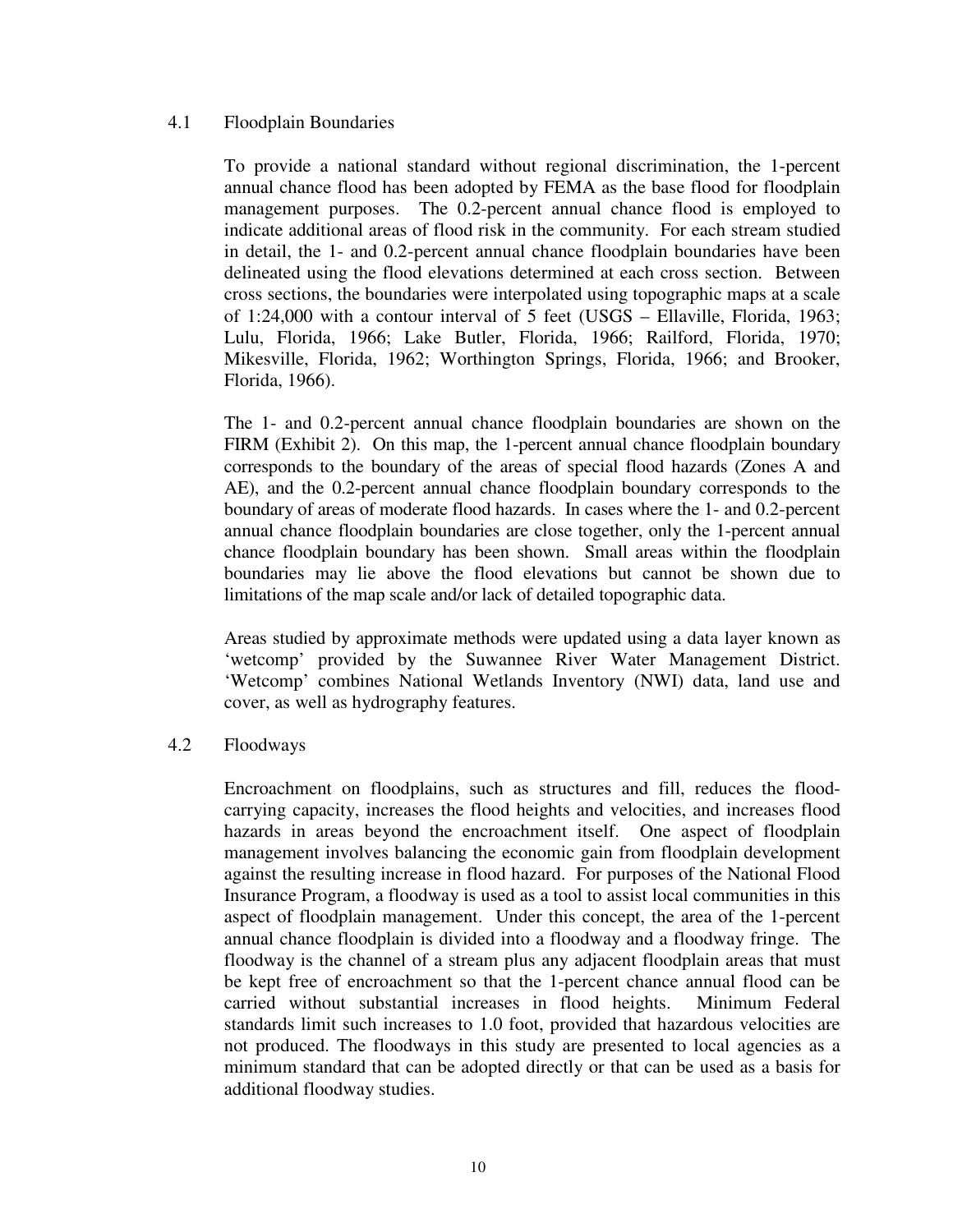The floodways presented in this FIS report and on the FIRM were computed for certain stream segments on the basis of equal conveyance reduction from each side of the floodplain. Floodway widths were computed at cross sections. Between cross sections, the floodway boundaries were interpolated. The results of the floodway computations are tabulated for selected cross sections and are shown in Table 3 – Floodway Data. The computed floodways are shown on the FIRM. In cases where the floodway and the 1-percent annual chance floodplain boundaries are either close together or collinear, only the floodway boundary is shown.

Portions of the floodway for the Santa Fe River lie outside the county boundary. The area between the floodway and the 1-percent annual chance floodplain boundaries is termed the floodway fringe. The floodway fringe encompasses the portion of the floodplain that could be completely obstructed without increasing the water-surface elevation of the 1-percent annual chance flood by more that 1.0 foot at any point. Typical relationships between the floodway and the floodway fringe and their significance to floodplain development are show in Figure 1.



# **FIGURE 1- FLOODWAY SCHEMATIC**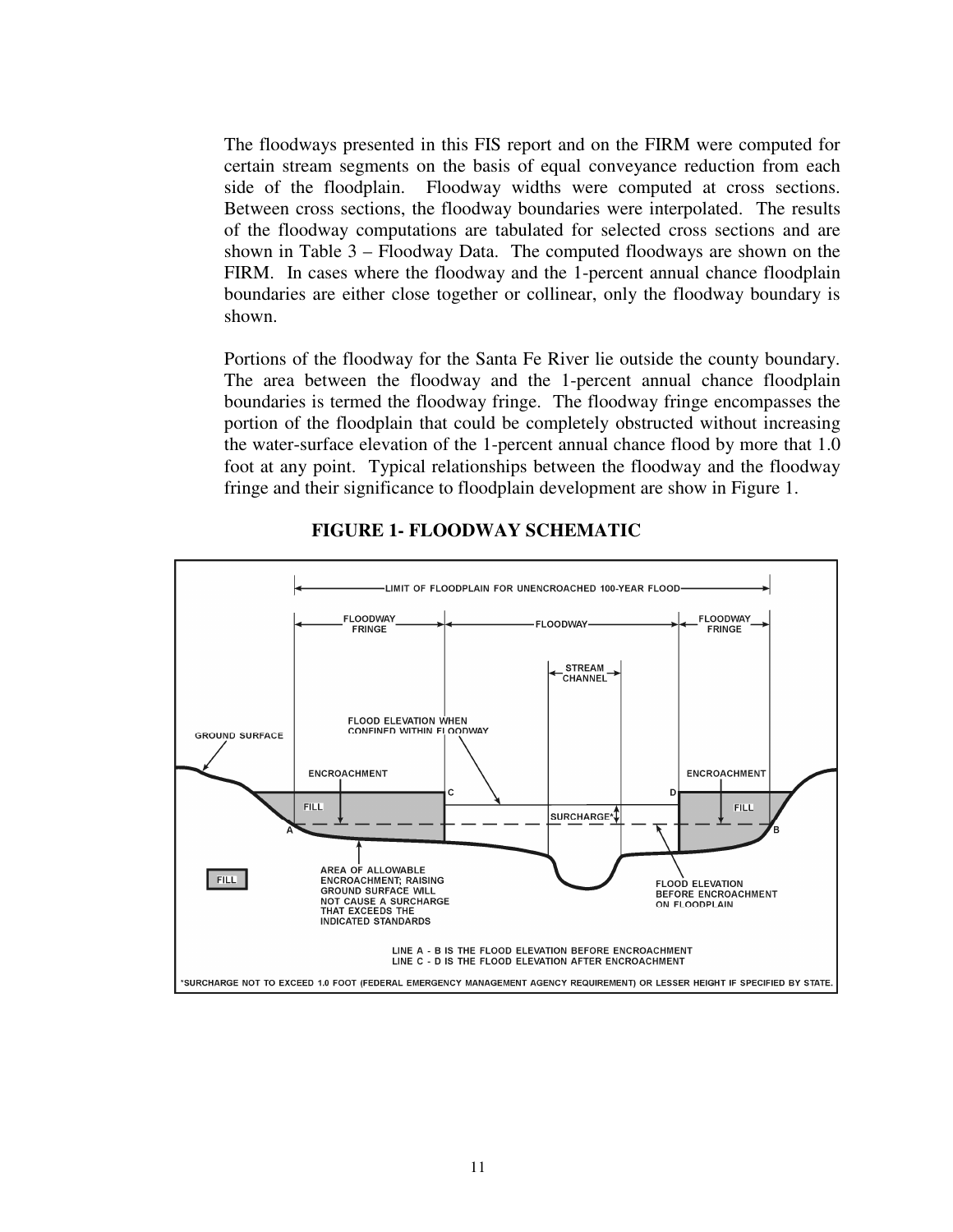|        | <b>FLOODING SOURCE</b>                                                                                          |                                                                                        |                                                                              | <b>FLOODWAY</b>                                                                                  |                                                                    |                                                                              | <b>BASE FLOOD</b><br>WATER-SURFACE ELEVATION                                 |                                                                              |                                                                    |
|--------|-----------------------------------------------------------------------------------------------------------------|----------------------------------------------------------------------------------------|------------------------------------------------------------------------------|--------------------------------------------------------------------------------------------------|--------------------------------------------------------------------|------------------------------------------------------------------------------|------------------------------------------------------------------------------|------------------------------------------------------------------------------|--------------------------------------------------------------------|
|        |                                                                                                                 |                                                                                        |                                                                              |                                                                                                  |                                                                    |                                                                              | (FEET NAVD)                                                                  |                                                                              |                                                                    |
|        | <b>CROSS SECTION</b>                                                                                            | DISTANCE <sup>1</sup>                                                                  | WIDTH <sup>2</sup><br>(FEET)                                                 | <b>SECTION</b><br><b>AREA</b><br>(SQUARE<br>FEET)                                                | <b>MEAN</b><br><b>VELOCITY</b><br>(FEET PER<br>SECOND)             | <b>REGULATORY</b>                                                            | <b>WITHOUT</b><br><b>FLOODWAY</b>                                            | <b>WITH</b><br><b>FLOODWAY</b>                                               | <b>INCREASE</b>                                                    |
|        | Santa Fe River                                                                                                  |                                                                                        |                                                                              |                                                                                                  |                                                                    |                                                                              |                                                                              |                                                                              |                                                                    |
|        | A<br>$\, {\bf B}$<br>$\mathbf C$<br>D<br>E<br>$\mathbf F$<br>G<br>$\boldsymbol{\mathrm{H}}$<br>T<br>$\mathbf I$ | 40.91<br>41.56<br>42.54<br>44.02<br>45.48<br>46.59<br>48.04<br>49.19<br>49.38<br>49.61 | 1497<br>3997<br>4161<br>1746<br>1600<br>1779<br>1435<br>1749<br>1792<br>1537 | 24,272<br>50,186<br>53,577<br>23,693<br>26,451<br>22,357<br>25,510<br>30,074<br>29,035<br>19,936 | 1.0<br>0.5<br>0.4<br>1.0<br>1.0<br>1.1<br>1.0<br>0.8<br>0.9<br>1.3 | 57.6<br>58.7<br>59.9<br>62.1<br>65.3<br>67.1<br>70.0<br>71.6<br>72.0<br>72.7 | 57.6<br>58.7<br>59.9<br>62.1<br>65.3<br>67.1<br>70.0<br>71.6<br>72.0<br>72.7 | 58.5<br>59.7<br>60.9<br>63.0<br>66.2<br>68.0<br>70.9<br>72.5<br>73.0<br>73.7 | 0.9<br>1.0<br>1.0<br>0.9<br>0.9<br>0.9<br>0.9<br>0.9<br>1.0<br>1.0 |
|        | <sup>1</sup> Miles above mouth.<br>$2$ This width extends beyond county boundary.                               |                                                                                        |                                                                              |                                                                                                  |                                                                    |                                                                              |                                                                              |                                                                              |                                                                    |
| TABLI  | FEDERAL EMERGENCY MANAGEMENT AGENCY                                                                             |                                                                                        |                                                                              |                                                                                                  |                                                                    |                                                                              | <b>FLOODWAY DATA</b>                                                         |                                                                              |                                                                    |
| m<br>ω | <b>AND INCORPORATED AREAS</b>                                                                                   | <b>UNION COUNTY, FL</b>                                                                |                                                                              |                                                                                                  |                                                                    |                                                                              | <b>SANTA FE RIVER</b>                                                        |                                                                              |                                                                    |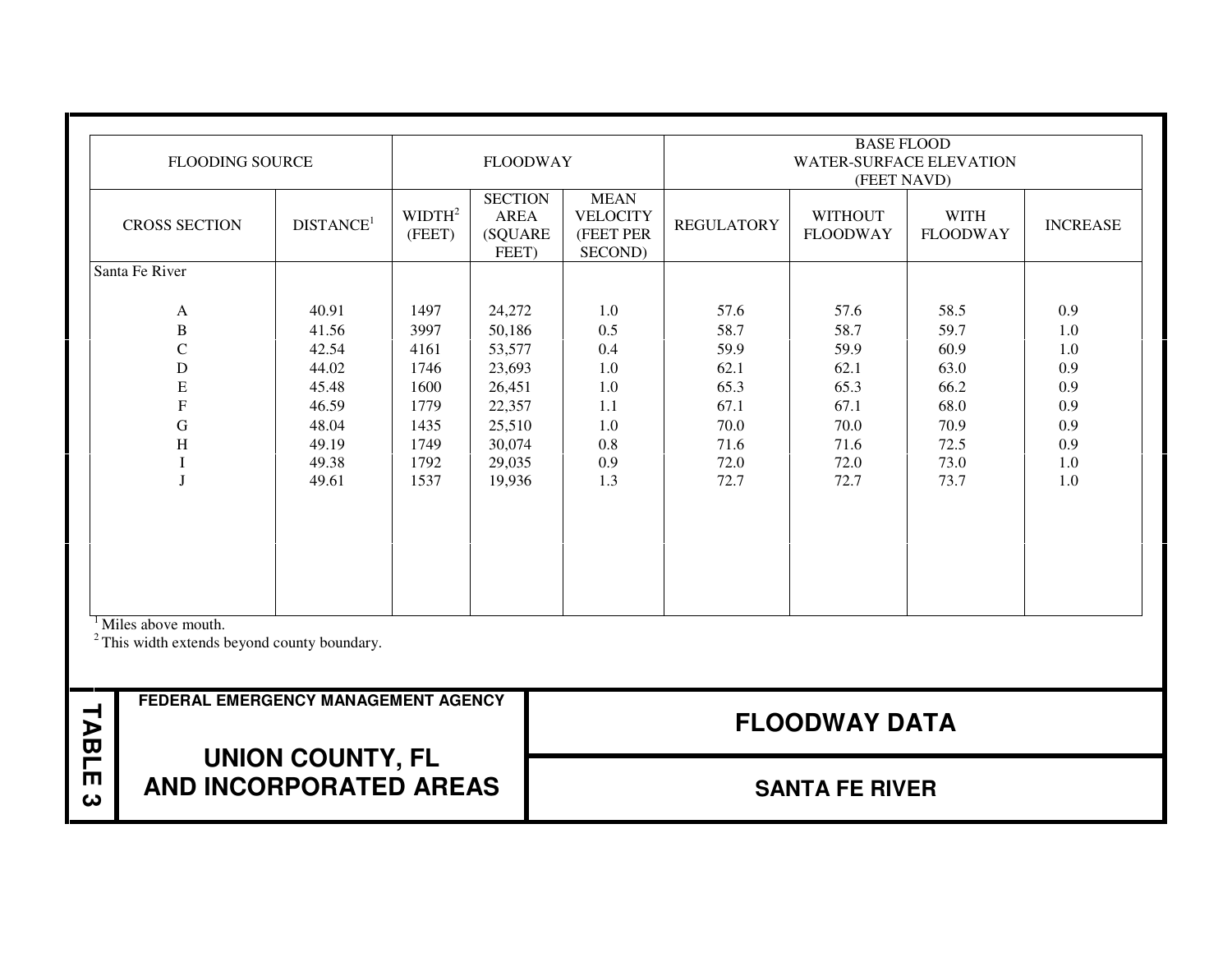|              | <b>FLOODING SOURCE</b>                                                                                                                                     |                                                     |                                      | <b>FLOODWAY</b>                                           |                                                        |                                               | <b>BASE FLOOD</b><br><b>WATER-SURFACE ELEVATION</b><br>(FEET NAVD) |                                               |                                        |
|--------------|------------------------------------------------------------------------------------------------------------------------------------------------------------|-----------------------------------------------------|--------------------------------------|-----------------------------------------------------------|--------------------------------------------------------|-----------------------------------------------|--------------------------------------------------------------------|-----------------------------------------------|----------------------------------------|
|              | <b>CROSS SECTION</b>                                                                                                                                       | DISTANCE <sup>1</sup>                               | <b>WIDTH</b><br>(FEET)               | <b>SECTION</b><br><b>AREA</b><br><b>(SQUARE)</b><br>FEET) | <b>MEAN</b><br><b>VELOCITY</b><br>(FEET PER<br>SECOND) | <b>REGULATORY</b>                             | <b>WITHOUT</b><br><b>FLOODWAY</b>                                  | <b>WITH</b><br><b>FLOODWAY</b>                | <b>INCREASE</b>                        |
|              | Santa Fe River Unnamed<br>Tributary                                                                                                                        |                                                     |                                      |                                                           |                                                        |                                               |                                                                    |                                               |                                        |
|              | A<br>$\bf{B}$<br>$\overline{C}$<br>D<br>E<br>$\overline{F}$                                                                                                | 3,480<br>4,344<br>6,123<br>7,227<br>8,727<br>10,517 | 40<br>55<br>113<br>166<br>131<br>101 | 150<br>600<br>455<br>830<br>116<br>55                     | 11.0<br>2.7<br>3.1<br>1.0<br>3.7<br>1.8                | 72.8<br>77.2<br>82.2<br>83.2<br>91.2<br>113.4 | $69.0^2$<br>77.2<br>82.2<br>83.2<br>91.2<br>113.4                  | 69.8<br>77.5<br>83.1<br>84.1<br>91.3<br>113.6 | 0.8<br>0.3<br>0.9<br>0.9<br>0.1<br>0.2 |
|              | <sup>1</sup> Feet above confluence with Santa Fe River.<br><sup>2</sup> Elevation computed without consideration of backwater effects from Santa Fe River. |                                                     |                                      |                                                           |                                                        |                                               |                                                                    |                                               |                                        |
| <b>TABLI</b> | FEDERAL EMERGENCY MANAGEMENT AGENCY                                                                                                                        |                                                     |                                      |                                                           |                                                        |                                               | <b>FLOODWAY DATA</b>                                               |                                               |                                        |
| m<br>ω       |                                                                                                                                                            | <b>UNION COUNTY, FL</b><br>AND INCORPORATED AREAS   |                                      |                                                           |                                                        | <b>SANTA FE RIVER UNNAMED TRIBUTARY</b>       |                                                                    |                                               |                                        |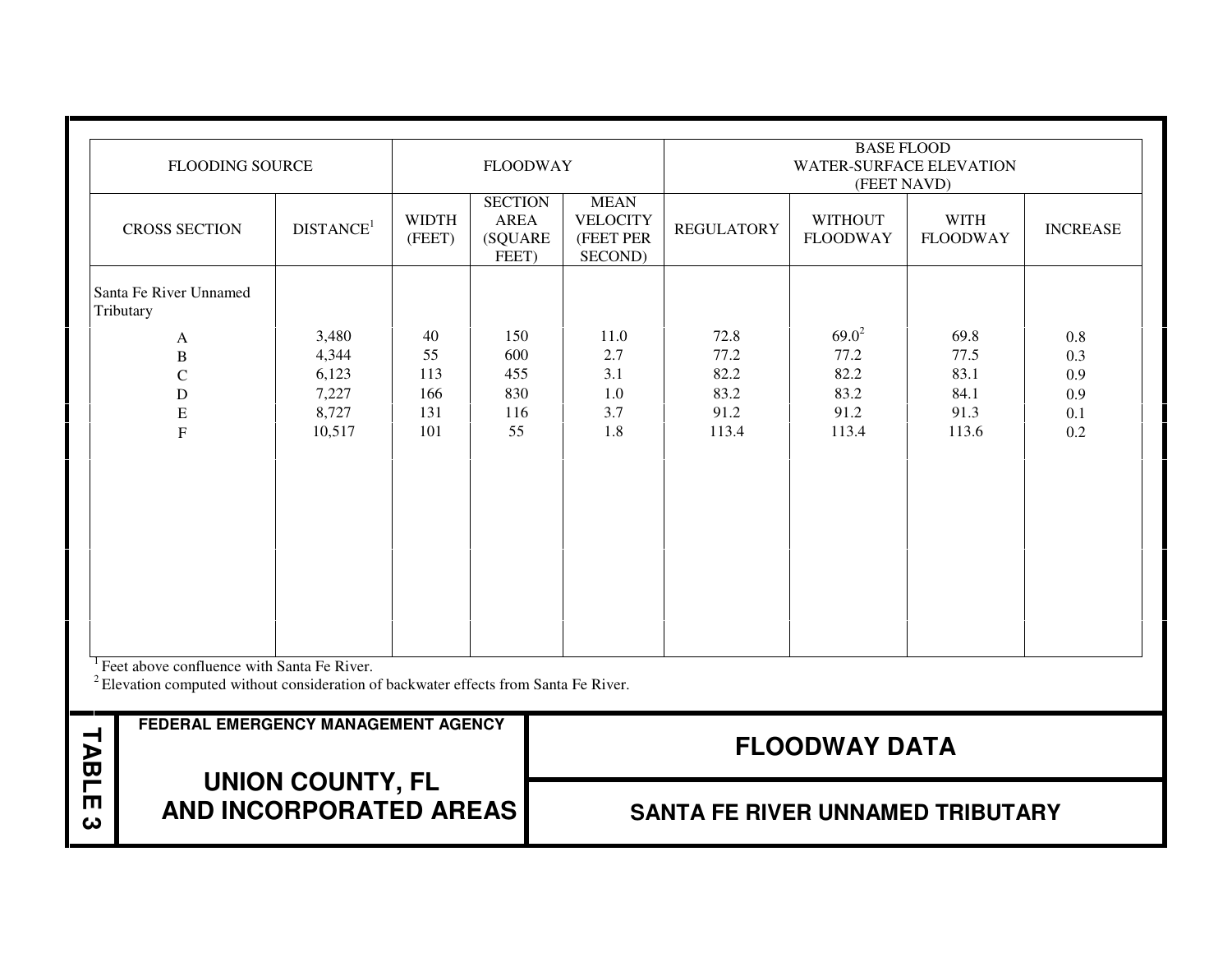# **5.0 INSURANCE APPLICATIONS**

For flood insurance rating purposes, flood insurance zone designations are assigned to a community based on the results of the engineering analyses. These zones are as follows:

# Zone A

Zone A is the flood insurance rate zone that corresponds to the 1-percent annual chance floodplains that are determined in the Flood Insurance Study by approximate methods. Because detailed hydraulic analyses are not performed for such areas, no base flood elevations or depths are shown within this zone.

# Zone AE

Zone AE is the flood insurance rate zone that corresponds to the 1-percent annual chance floodplains that are determined in the Flood Insurance Study by details methods. Whole-foot base flood elevations derived from the detailed hydraulic analyses are shown at selected intervals within this zone.

# Zone X

Zone X is the flood insurance rate zone that corresponds to areas outside the 1 percent annual chance floodplain, areas of the 1-percent annual chance flooding where average depths are less that 1 foot, areas of 1-percent annual chance flooding where the contributing drainage area is less than 1 square mile, and areas protected from the 1-percent annual chance flood by levees. No base flood elevations or depths are shown within this zone.

# **6.0 FLOOD INSURANCE RATE MAP**

The Flood Insurance Rate Map is designed for flood insurance and floodplain management applications.

For flood insurance applications, the map designates flood insurance rate zones as described in Section 5.0 and, in the 1-percent annual chance floodplains that were studied by detailed methods, shows selected whole-foot base flood elevations or average depths. Insurance agents use the zones and base flood elevations in conjunction with information on structures and their contents to assign premium rates for flood insurance policies.

For floodplain management applications, the map shows by tints, screens, and symbols the 1- and 0.2-percent annual chance floodplains, the floodways, and the locations of selected cross sections used in the hydraulic analyses and floodway computations.

The countywide FIRM presents flooding information for the entire geographic area of Union County. Previously, separate Flood Hazard Boundary Maps and/or FIRMs were prepared for each identified flood-prone incorporated community and the unincorporated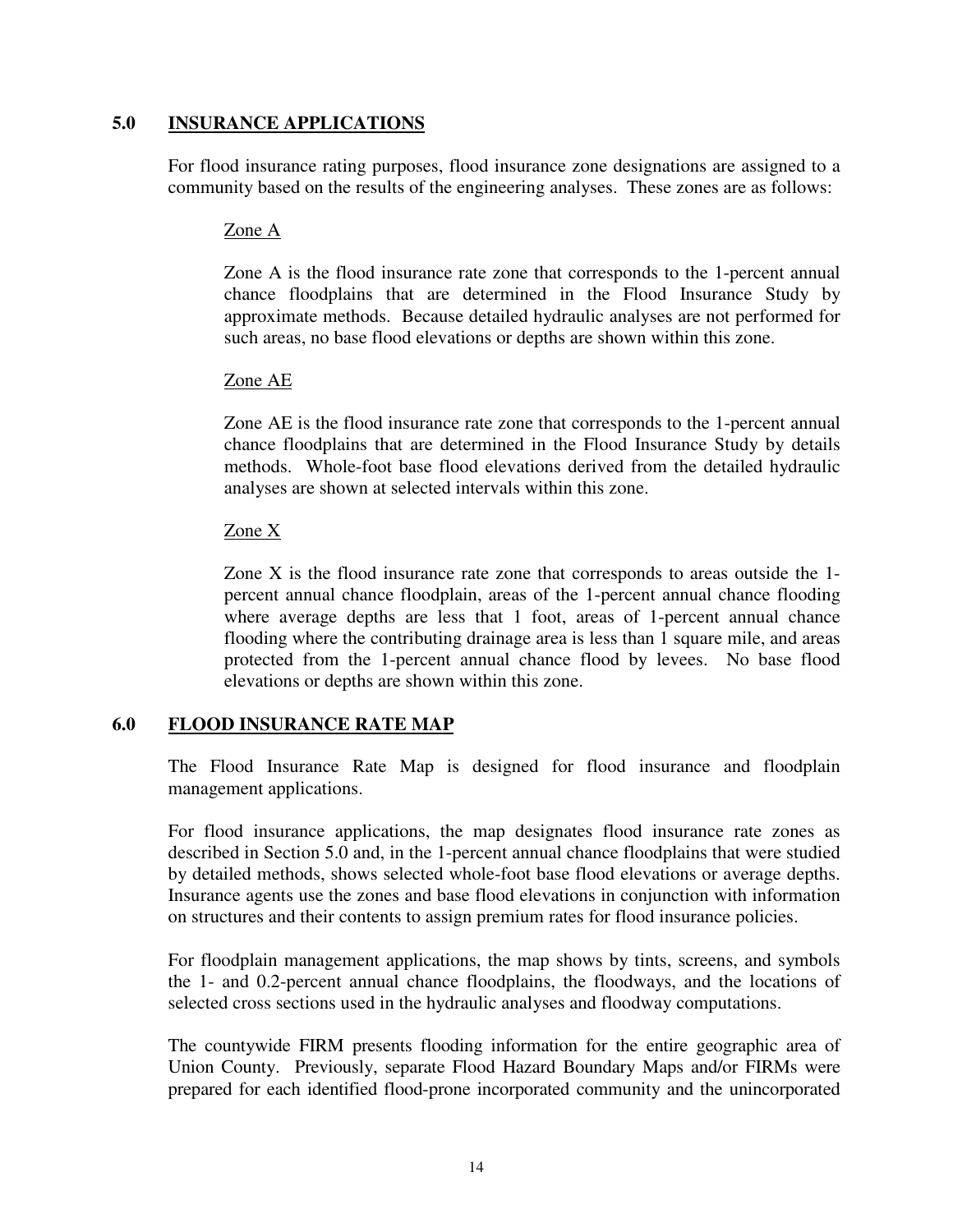areas of the county. This countywide FIRM also includes flood hazard information that was presented separately on Flood Boundary and Floodway Maps (FBFMs), where applicable. Historical data relating to the maps prepared for each community up to and including this countywide FIS, are presented in Table 4 – Community Map History.

# **7.0 OTHER STUDIES**

Flood Insurance Studies for Bradford County (FEMA, 1989), Columbia County (FEMA, 1988), and Alachua County (FEMA, 2006) have been published. Those studies and this FIS are in agreement.

 Information pertaining to revised and unrevised flood hazards for each jurisdiction within Union County has been compiled into this FIS. Therefore, this FIS supersedes all previously printed FIS Reports, FHBMs, FBFMs, and FIRMs for all of the incorporated and unincorporated jurisdictions within Union County.

# **8.0 LOCATION OF DATA**

Information concerning the pertinent data used in the preparation of this study can be obtained by contacting FEMA, Federal Insurance and Mitigation Division, Koger Center - Rutgers Building, 3003 Chamblee Tucker Road, Atlanta, Georgia 30341.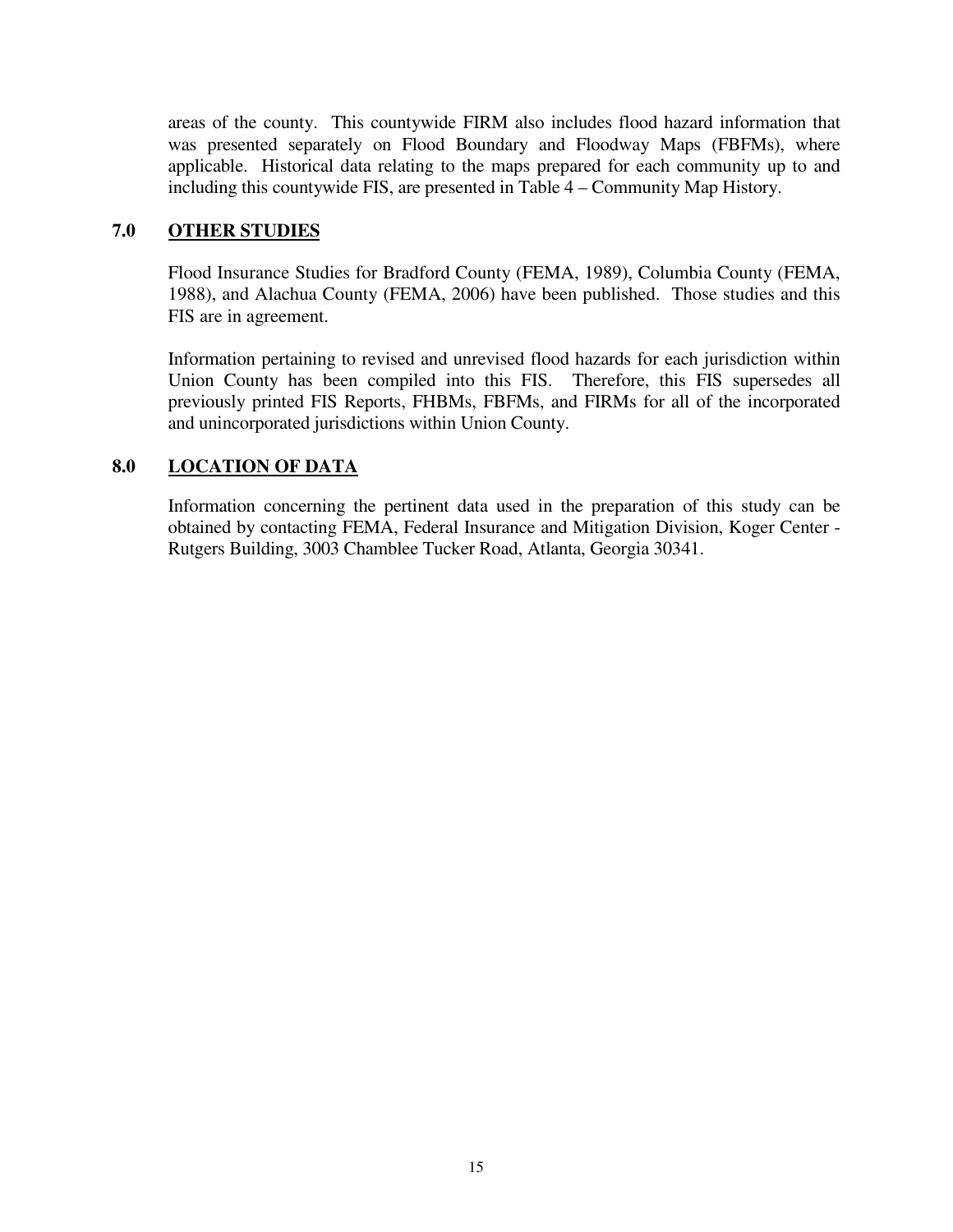| <b>UNION COUNTY, FL</b><br>AND INCORPORATED AREAS |                                         | <b>COMMUNITY MAP HISTORY</b>                                        |                                      |                                      |  |  |  |
|---------------------------------------------------|-----------------------------------------|---------------------------------------------------------------------|--------------------------------------|--------------------------------------|--|--|--|
| FEDERAL EMERGENCY MANAGEMENT AGENCY               |                                         |                                                                     |                                      |                                      |  |  |  |
|                                                   |                                         |                                                                     |                                      |                                      |  |  |  |
|                                                   |                                         |                                                                     |                                      |                                      |  |  |  |
| Worthington Springs, City of                      | October 13, 1978                        | None                                                                | June 3, 1986                         | August 4, 1988<br>February 4, 2009   |  |  |  |
|                                                   |                                         |                                                                     |                                      |                                      |  |  |  |
| Lake Butler, City of<br>Raiford, Town of          | September 22, 1978<br>February 4, 2009  | None<br>None                                                        | July 3, 1986<br>February 4, 2009     | February 4, 2009<br>February 4, 2009 |  |  |  |
| (Unincorporated Areas)                            |                                         |                                                                     |                                      |                                      |  |  |  |
| <b>Union County</b>                               | December 2, 1977                        | None                                                                | August 4, 1988                       | February 4, 2009                     |  |  |  |
| <b>COMMUNITY</b><br><b>NAME</b>                   | <b>INITIAL</b><br><b>IDENTIFICATION</b> | <b>FLOOD HAZARD</b><br><b>BOUNDARY MAP</b><br><b>REVISIONS DATE</b> | <b>FIRM</b><br><b>EFFECTIVE DATE</b> | <b>FIRM</b><br><b>REVISIONS DATE</b> |  |  |  |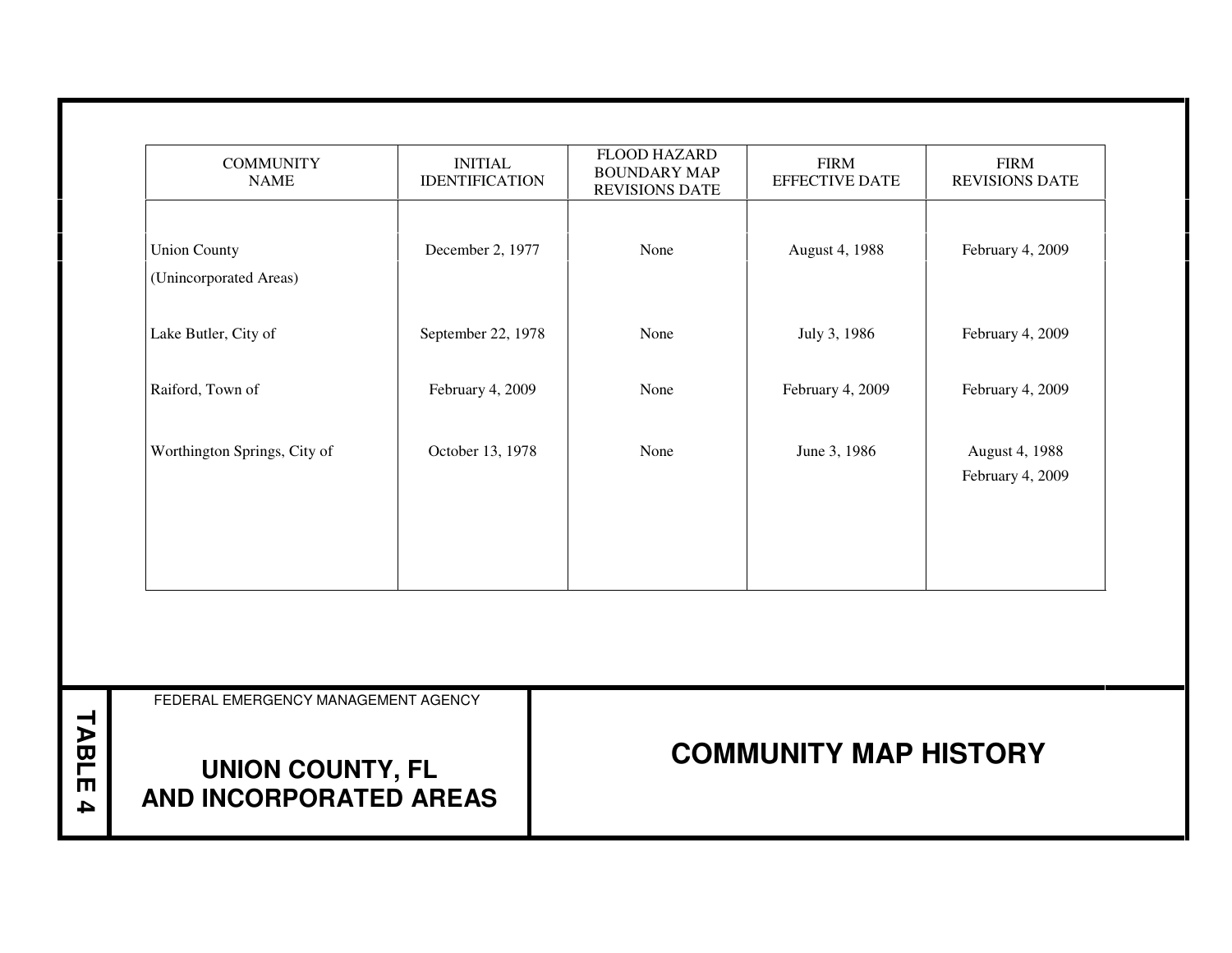### **9.0 REFERENCES AND BIBLIOGRAPHY**

Florida Bureau of Comprehensive Planning, The Florida General Soils, Atlas, July 1975.

Federal Emergency Management Agency, (June 2006), Flood Insurance Study, Alachua County, Florida and Incorporated Areas.

Federal Emergency Management Agency, Flood Insurance Study, Bradford County, Florida and Incorporated Areas, November 1989.

Federal Emergency Management Agency, Flood Insurance Study, Columbia County, Unincorporated Areas, Florida, January 1988, revision in progress.

Federal Emergency Management Agency, Flood Insurance Study, Town of Worthington Springs, Union County, Florida, August 1988.

Federal Emergency Management Agency, Flood Insurance Rate Map, Town of Lake Butler, Union County, Florida, July 1986.

U.S. Department of Agriculture, Soil Conservation Service, (May 1965), Engineering Division, Technical Release No. 20, Computer Program for Project Formulations, Hydrology.

U.S. Army Corps of Engineers, Hydrologic Engineering Center, (January 1973), HEC-1 Flood Hydrograph Package, Computer Program 823-X6-L2610, Davis, California.

U.S. Army Corps of Engineers, Jacksonville District, Special Flood Hazard Information, Suwannee River Floods, Florida and Georgia, December 1974, revised February 1983.

U.S. Army Corps of Engineers, Jacksonville District, (October 1985), Stream Cross Sections, Southern Resource Mapping, Ormond Beach, Florida, compiled by photogrammetric methods from aerial photography.

U.S. Army Corps of Engineers, Hydrologic Engineering Center, (November 1976), Generalized Computer Program HEC-2, Water-Surface Profiles, Davis, California.

U.S. Army Corps of Engineers, Hydrologic Engineering Center, HEC-RAS Version 3.1.3, Davis, California, May 2005.

U.S. Army Corps of Engineers, Hydrologic Engineering Center, HEC-RAS Users Manual, Davis, California, November 2002.

U.S. Army Corps of Engineers, Jacksonville District, Survey Review, Suwannee River Basin, Georgia and Florida, in progress.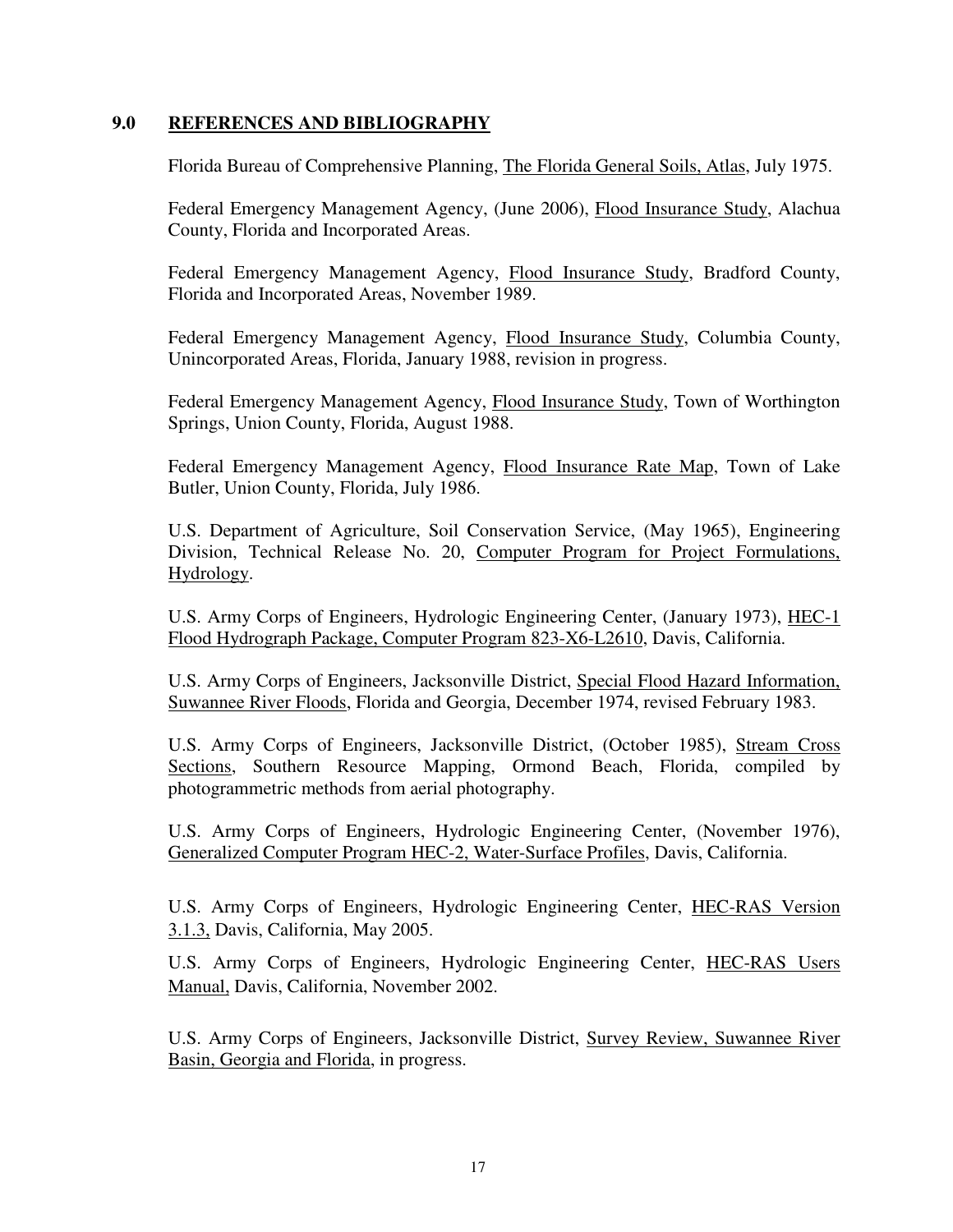U.S. Department of Commerce, Bureau of the Census, 1980 Census of Population, Number of Inhabitants, Florida, Washington, D.C., February 1982.

U.S. Department of Housing and Urban Development, Federal Insurance Administration, Flood Hazard Boundary Map, Union County, Unincorporated Areas, Florida, December 1977.

U.S. Department of the Interior, Geological Survey, (September 1981, revised March 1982), Interagency Advisory Committee on Water Data, Office of Water Data Coordination, Hydrology Subcommittee, Bulletin No. 17B, Guidelines for Determining Flood Flow Frequency.

U.S. Geological Survey, 7.5 Minute Series Topographic Maps, Scale 1:24000, Contour Interval 5 feet: Ellaville, Florida, 1963; Lulu, Florida, 1966; Lake Butler, Florida, 1966; Railford, Florida, 1970; Mikesville, Florida, 1962; Worthington Springs, Florida, 1966; Brooker, Florida,1966.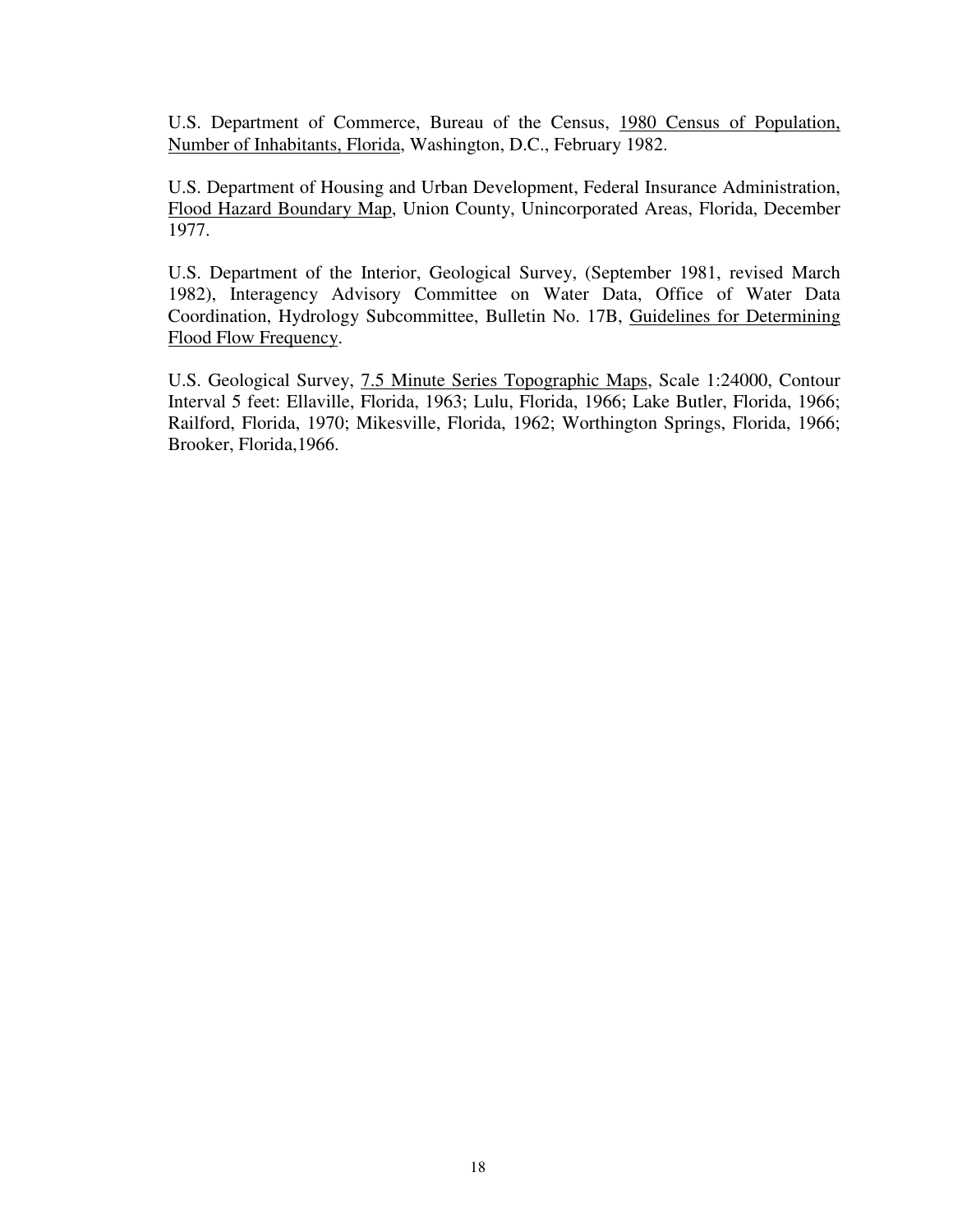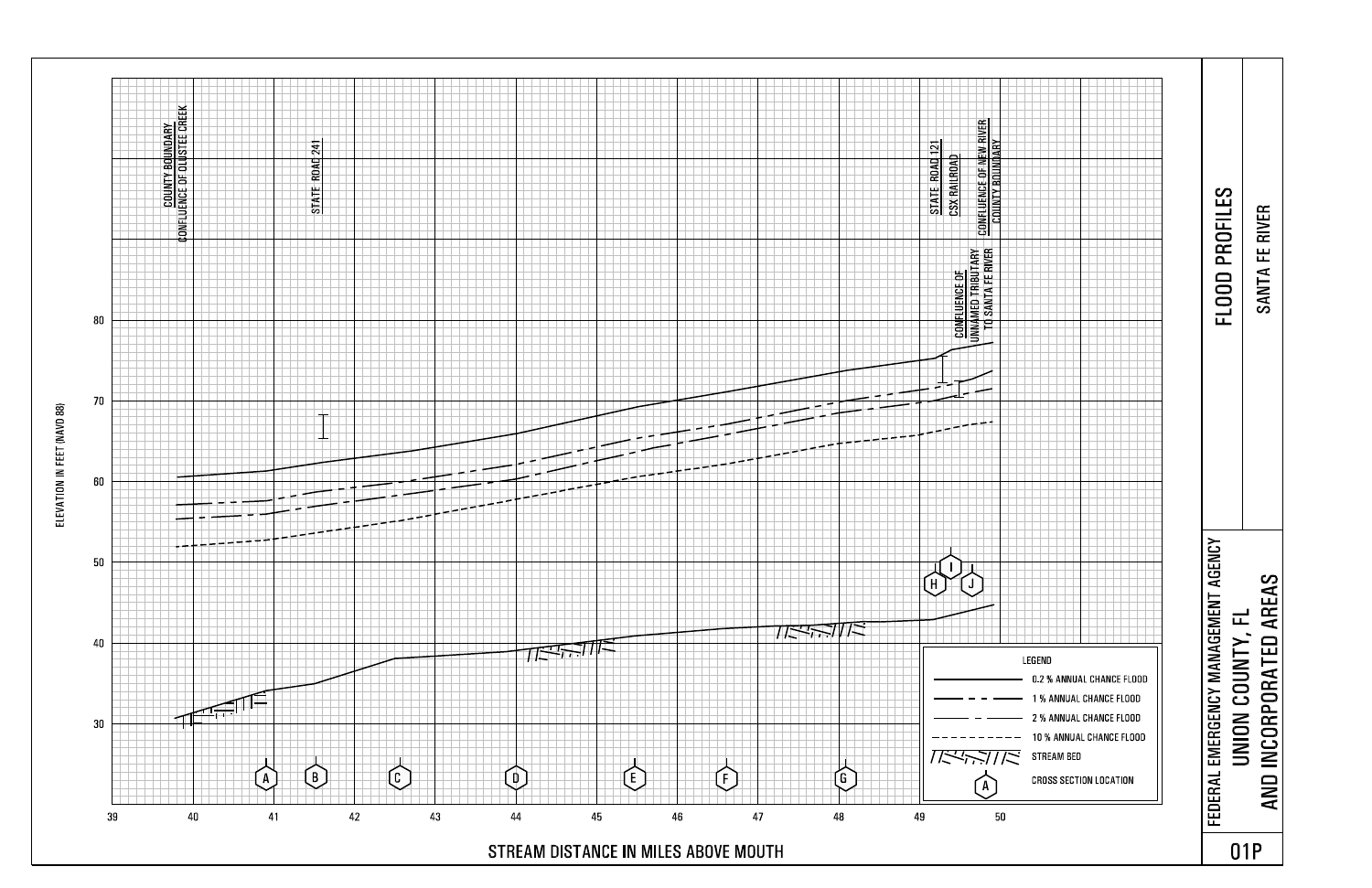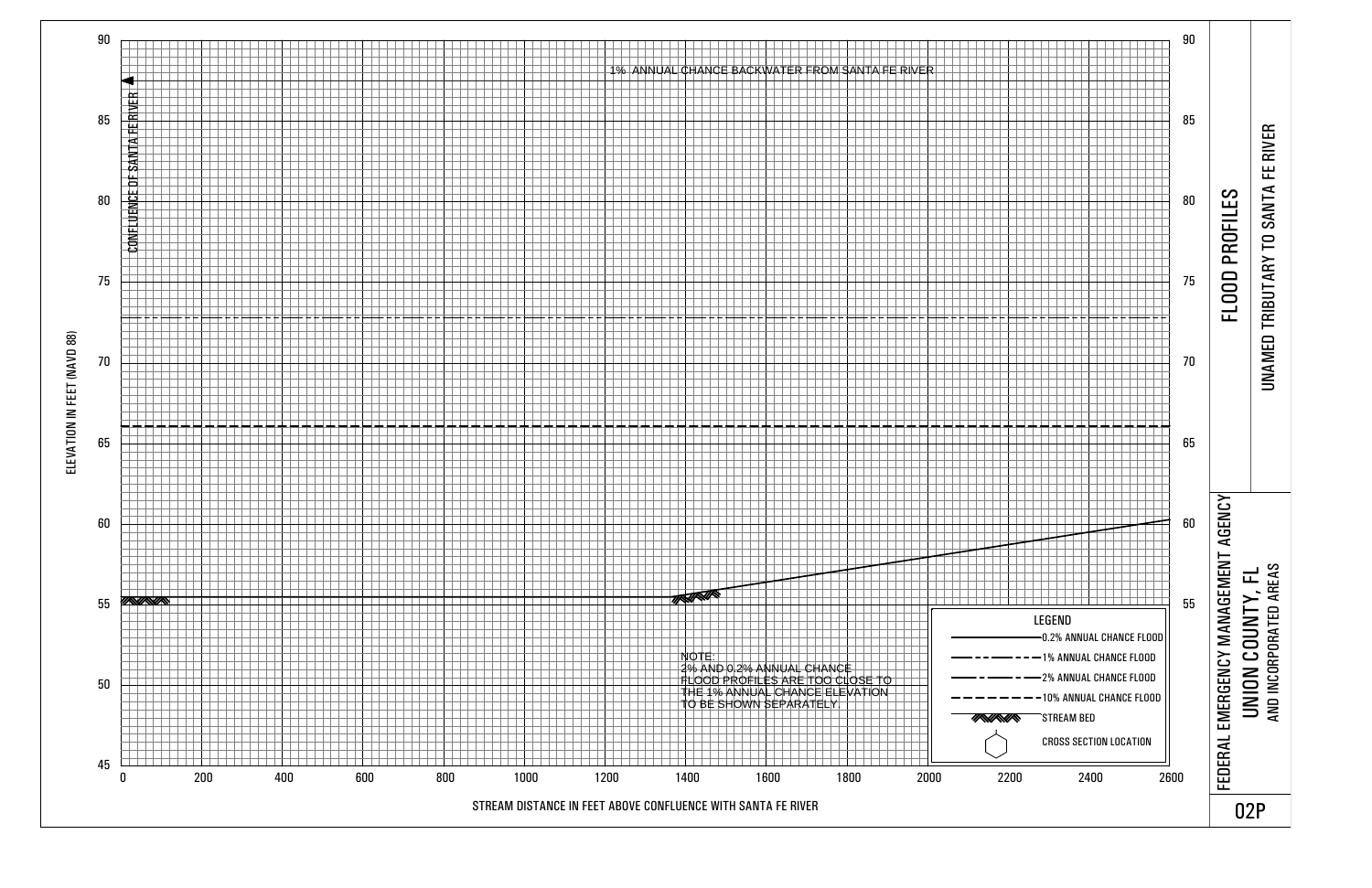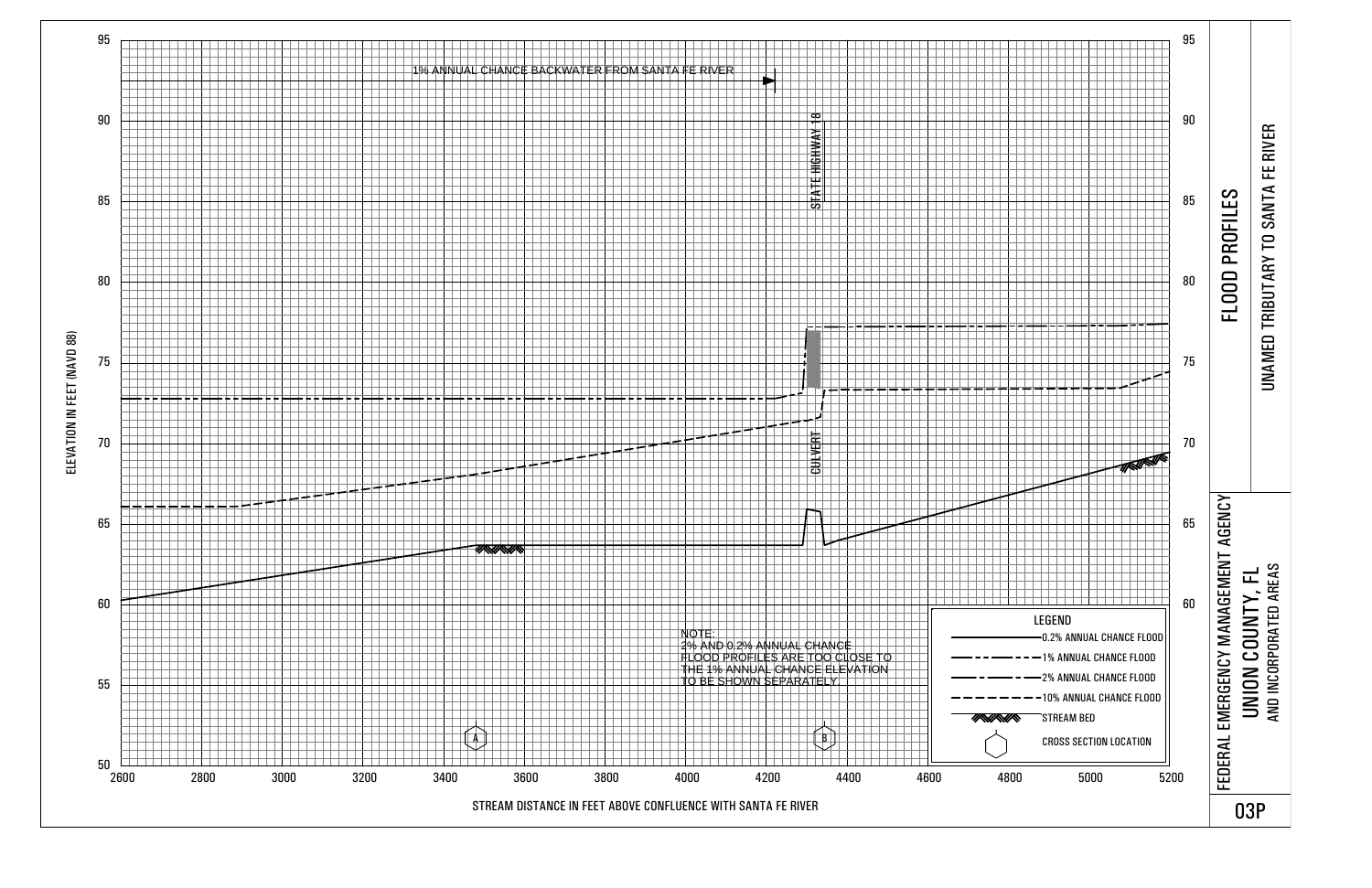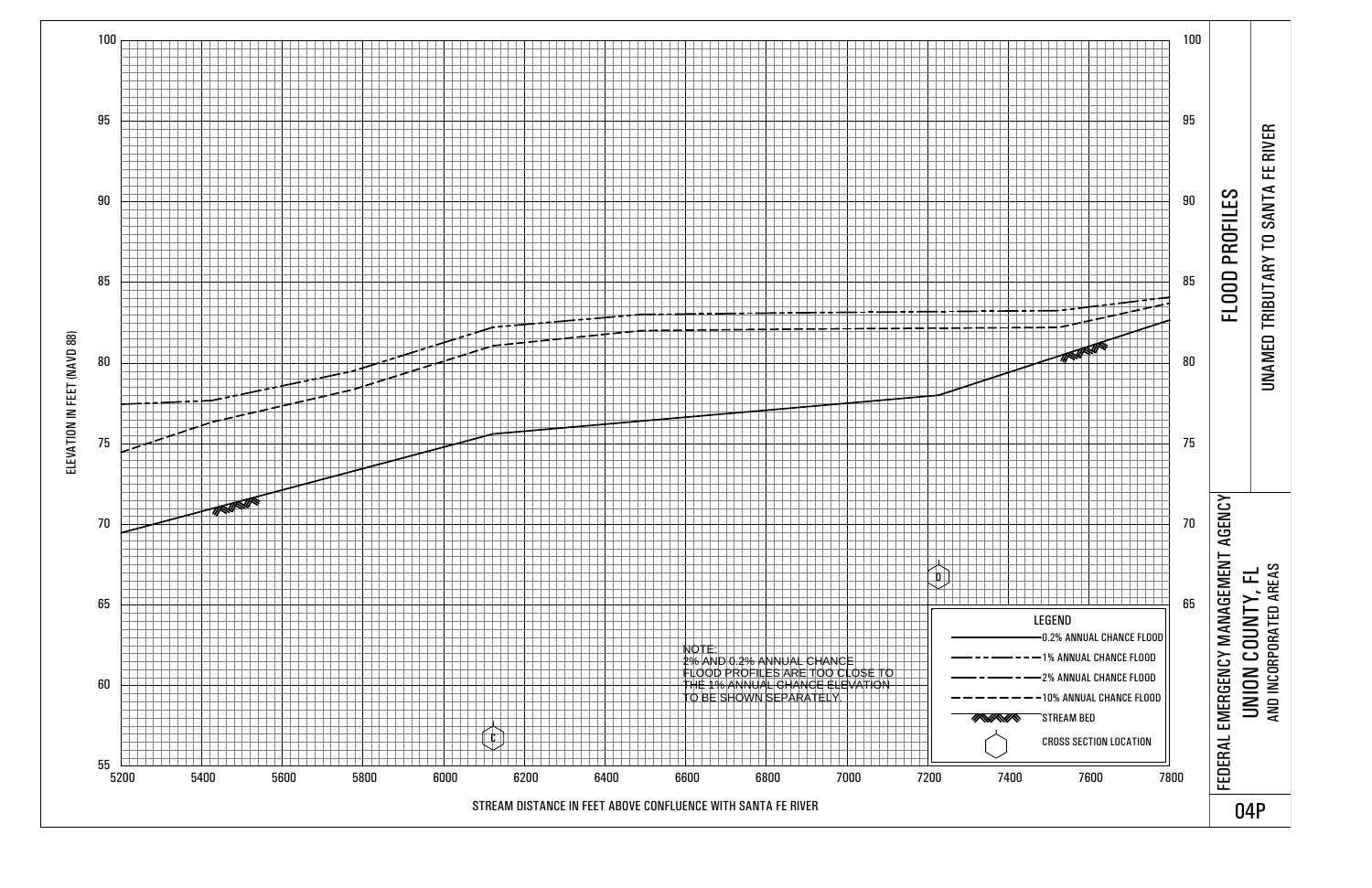